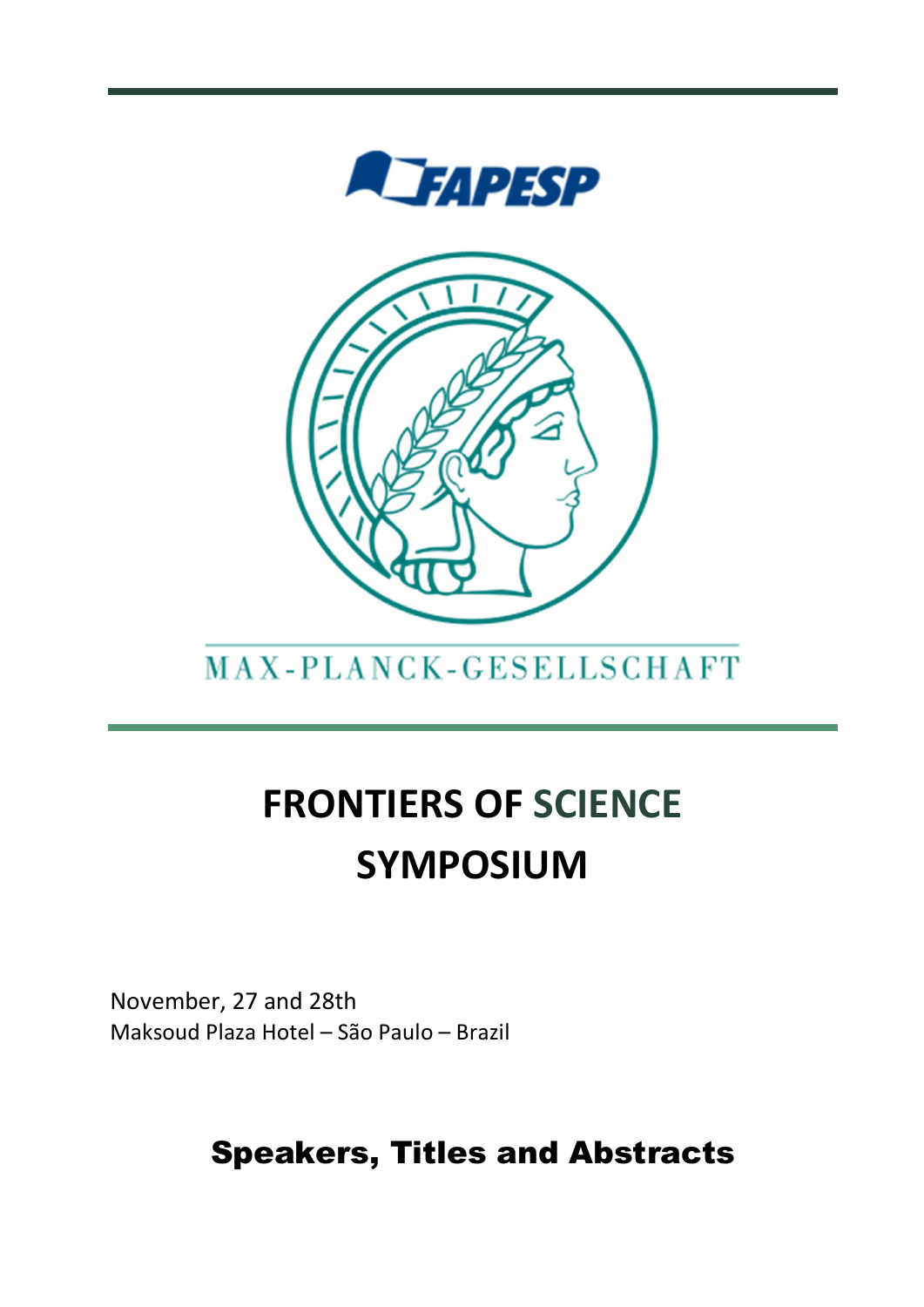## Table of Contents

| 1.    |                                                                                          |
|-------|------------------------------------------------------------------------------------------|
| 2.    | Jose A. Marengo: Climate change in Metropolitan Areas: Experiences in the Metropolitan   |
|       |                                                                                          |
| 3.    | Jürgen Kesselmeier: The Amazon Tall Tower Observatory (ATTO): A unique instrument for    |
|       |                                                                                          |
| 4.    | Paulo Artaxo: The complex functioning of the Amazonian ecosystem and recent changes      |
|       |                                                                                          |
| 5.    | Sami Solanski: The sun, our star: solar research at the MPI for Solar System Research  6 |
| 6.    |                                                                                          |
| 7.    | Karl Menten: Submillimeter Astronomy - Dust, Gas and Star Formation in the Universe 6    |
| 8.    | Jacques Lepine: The LLAMA 12m sub-mm radiotelescope in the Andes 7                       |
| 9.    | Hajo Freund: Model Catalyst Design: A Materials Science Perspective at the Atomic Level7 |
| 10.   | Pedro Henrique Cury Camargo: Plasmonic Nanocatalysis: Merging catalytic and optical      |
|       |                                                                                          |
| 11.   |                                                                                          |
|       |                                                                                          |
| 12.   |                                                                                          |
| 13.   | Michael Nicklas: Tuning of strongly correlated and topological material by external      |
|       |                                                                                          |
| 14.   | Pascoal José Giglio Pagliuso: Low dimensionality and strong hybridization: key           |
|       |                                                                                          |
|       | 15. Luana Pedrosa: Atomistic simulations of metal/water interfaces 10                    |
| 16.   | Gustavo Rohenkohl: Long range brain conectivity durting active visual behavior10         |
| 17.   | Nubia Barbosa Eloy: APC as an entry point study small molecule regulation of the cell    |
| cycle | 10                                                                                       |
| 18.   | Paul Heggarty: Linguistic and Cultural Evolution: What It Is, and What It Can Tell Us    |
|       |                                                                                          |
| 19.   | Mariana Filomena Sândalo: New methodologies for linguistic fieldwork on endangered       |
|       |                                                                                          |
| 20.   | Cosimo Posth: The early differentiation of Central and South Americans 12                |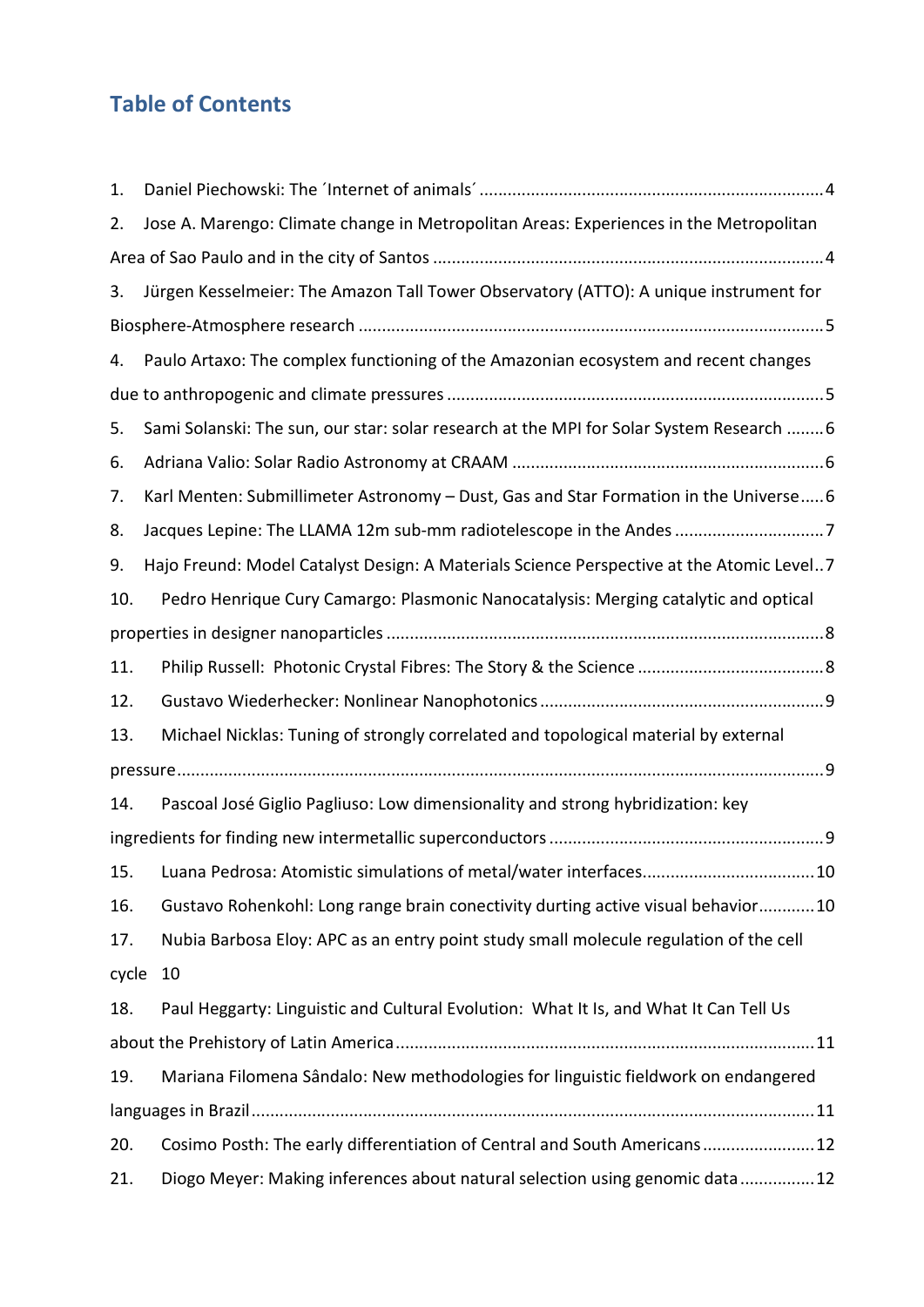| 22. | Axel Boersch-Supan: The economics of individual and population aging: Lessons from           |  |
|-----|----------------------------------------------------------------------------------------------|--|
|     |                                                                                              |  |
| 23. |                                                                                              |  |
| 24. | Adam Antebi: Small nucleoli are a cellular hallmark of longevity  14                         |  |
| 25. |                                                                                              |  |
| 26. | Heloisa Sobreiro Selistre de Araujo: The extracellular matrix in ageing, exercise and in the |  |
|     |                                                                                              |  |
| 27. | Eduardo Arzt: Mechanisms involved in the expansion and control of neuroendocrine             |  |
|     |                                                                                              |  |
| 28. | Jörg Kobarg: The family of human cell cycle regulating Nek kinases: studying their           |  |
|     |                                                                                              |  |
| 29. | Miriam Galvonas Jasiulionis: Murine models to explore melanoma progression and               |  |
|     |                                                                                              |  |
| 30. | Christian Griesinger: NMR spectroscopy: natural compound configuration, droplets in          |  |
|     |                                                                                              |  |
| 31. | Roberto Kopke Salinas: Structural biology of the Xanthomonas citri Type IV Secretion         |  |
|     |                                                                                              |  |
| 32. | Raghuvir Krishnaswamy Arni: Corynebacterium pseudotuberculosis: Oligomerization of           |  |
|     |                                                                                              |  |
| 33. | Paul Schulze-Lefert: Plant microbiota assembly and functions in plant growth  18             |  |
| 34. | Fabio Marcio Squina: From renewables to value-added products using discovery-based           |  |
|     |                                                                                              |  |
| 35. | Lothar Willmitzer: System-wide monitoring of protein-metabolite interactions 19              |  |
| 36. | Dirceu de Mattos Junior: Environmental physiology in a challenge grove20                     |  |
|     |                                                                                              |  |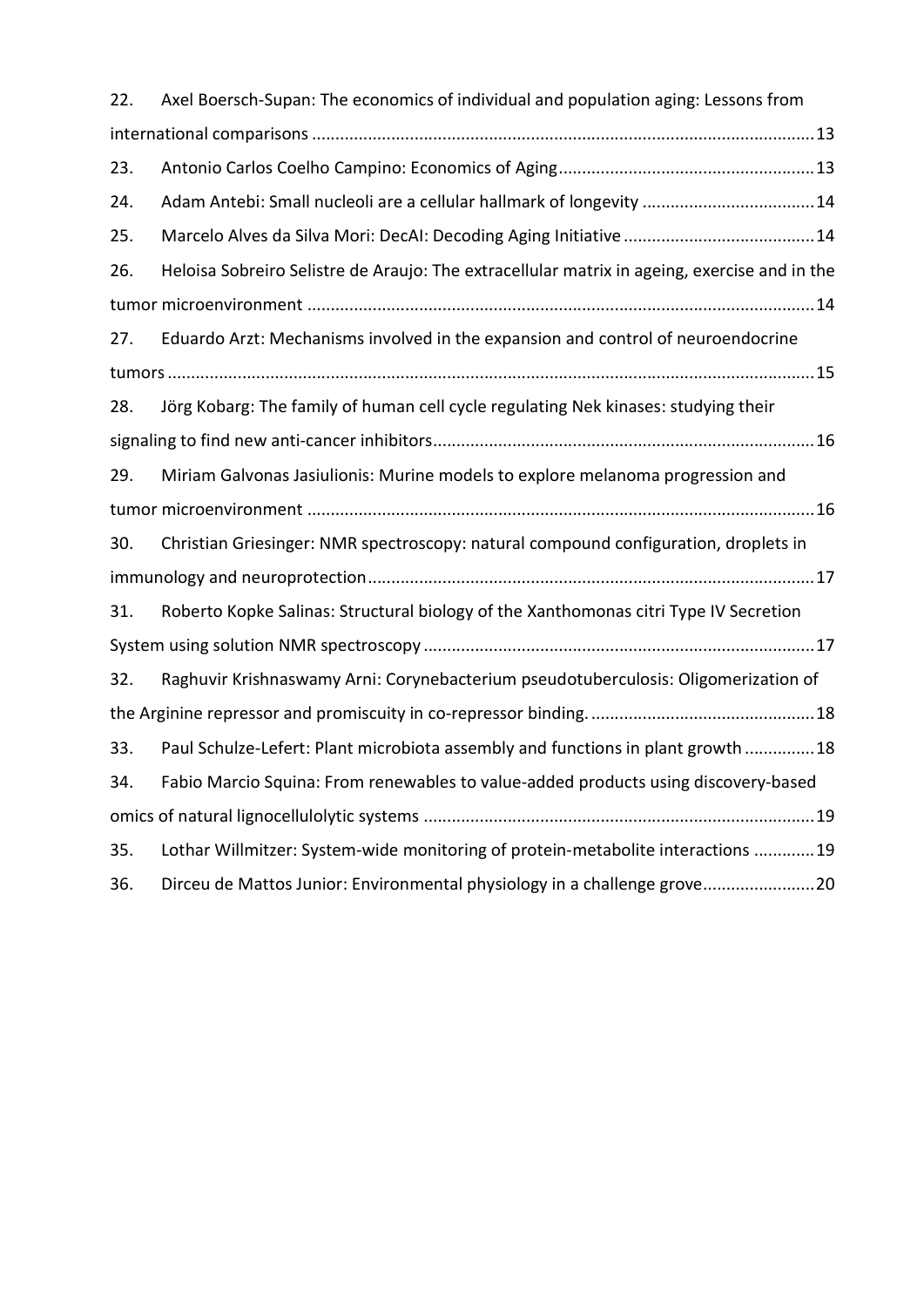## 1. Daniel Piechowski: The ´Internet of animals´

#### Max-Planck Institute for Ornithology and Professor, University of Konstanz, martin@orn.mpg.de

Since ancient times humans realized that animals can detect natural phenomena that are out of reach for human observations. This has often been termed 'The 6<sup>th</sup> Sense of Animals'. Until recently, research towards this topic has remained anecdotal because wild animals could not be observed continuously. Modern bio–logging technologies now enable the remote observation of wild animals anywhere on earth, any time and for the entire life of individuals. Miniaturized onboard sensors measure environmental parameters such as temperature, air pressure, humidity or physiological parameters like heart rate and body temperature. In this way, wild animals are perhaps the best intelligent sensor network that ever existed. Furthermore, in recent years there was a breakthrough in our understanding of the sensing capabilities of animal collectives. Interacting groups of animals have emergent sensing abilities that cannot be predicted based on observations of individuals.

Via the international collaboration of animal ecologists we can now collect data on life processes on planet Earth. The electronic tags carried by animals allow them to communicate with us where they like to live, but also where they have problems and where they die. We are therefore able to, and have the responsibility, to protect animals as our friends and global watchdogs. Animal based information on zoonotic diseases, global and natural catastrophes will provide large benefit for humanity. I predict that the invaluable information gathered by our wild friends will also change the relationship between animals and humans.

At the same time, ICARUS, our new global IoT CDMA data link, established the ´Internet of Animals´ as a satellite-based two-way communication network.

## 2. Jose A. Marengo: Climate change in Metropolitan Areas: Experiences in the Metropolitan Area of Sao Paulo and in the city of Santos

#### National Center for Monitoring and Early Warning of Natural Disaters-CEMADEN, Sao Paulo, Brazil

Extreme rainfall extremes that trigger natural disasters are becoming more frequent and intense in many countries, particularly in large cities where people and assets are concentrated. In the Metropolitan Region of the city of São Paulo (MASP), heavy or extreme precipitation events have important effects on society. Flash floods and landslides, associated with intense, but often brief, rainfall events, may be the most destructive of extreme events, and observations since the mid-1930s in the MASP region have shown significant increases in total and heavy rainfall and decreases in light rain. This was probably due to natural climate variability, but with some signals of the urbanization effect. Model results also suggest an increase in total and heavy that may increase the risk of land-slides and flash flood until the end of the  $21<sup>st</sup>$  century, particularly in vulnerable areas where population live in exposed areas.

In the city of Santos, in the coast of the state Sao Paulo, one of the larger ports in Latin America and additional risk are sea-level rise (SLR) and changes in intense rainfall from intensifying storms that pose a range of threats to natural and built environments in coastal zones around the city.

Therefore, studies on assessment of the risks due to exposure and sensitivity of metropolitan regions and coastal communities to intense rainfall events and subsequent floods and land slides as well as coastal flooding are essential for informed decision-making. Strategies for public understanding and awareness of the tangible effects of climate change are need in metropolitan regions. These could result in decisions about adaptation planning, which the community, including Sao Paulo and Santos municipal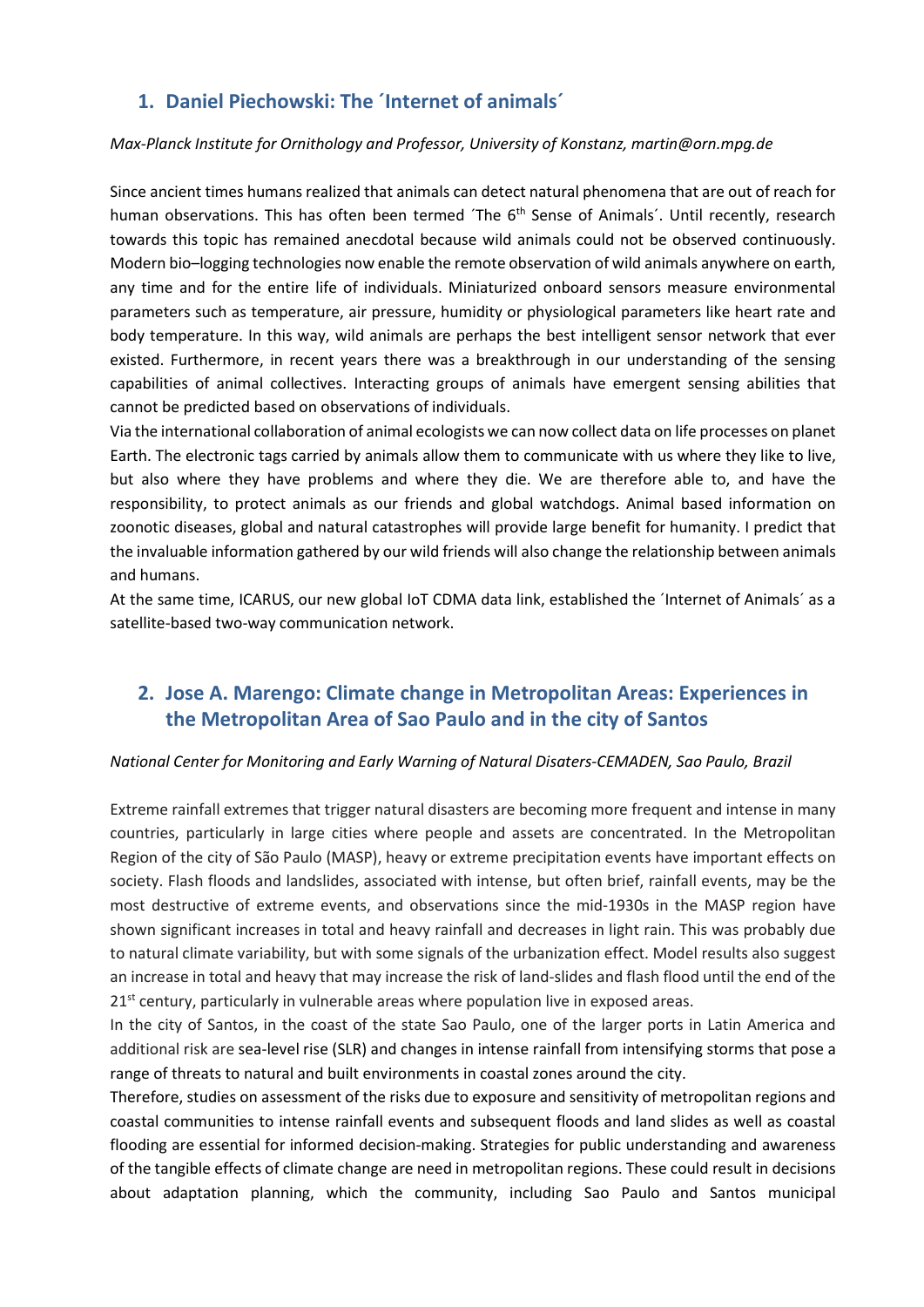governments, co-developed in a joint effort with natural and social scientists as well as decision makers at the government levels.

## 3. Jürgen Kesselmeier: The Amazon Tall Tower Observatory (ATTO): A unique instrument for Biosphere-Atmosphere research

#### Department Multiphase Chemistry. Max Planck Institute for Chemistry, Mainz, Germany

In the course of the last 10 years a tower with a height of 325 m was erected in the center of the Amazonian rain forest within the German-Brazilian "Amazon Tall Tower Observatory (ATTO)" project. This tower is a unique instrument for research of trace gases, aerosols, atmospheric structure, transport, and cloud formation in this tropical region. The ATTO-Tower is accompanied by two 80m towers for tracking the more local effects. The project is a close collaboration between the Max Planck Society and its two institutes, the Max Planck Institute for Chemistry (MPIC, Mainz) and the Max Planck Institute for Biogeochemistry (MPI-BGC Jena), the Instituto Nacional de Pesquisas da Amazônia (INPA, Manaus) and the "Universidade do Estado do Amazonas (UEA, Manaus). The research will contribute to our understanding of the carbon and water cycle, the exchange of green house and reactive trace gases between the forest and the atmosphere and their influence on atmospheric chemistry and physics with a special interest on aerosol production and cloud condensation. The measurements will be used for satellite data evaluation and help to improve climate modeling. Recent data obtained at this site show the needs for a more detailed knowledge of the composition of biogenically released volatile organics and transport processes in order to understand chemical reactivity leading to aerosol and cloud production. The measurements of greenhouse gases underline the clear decoupling of the trace gas transport at the upper height of 325 m from the surface layer which is in close contact with the forest canopy. The recent results confirm that the location and height of the ATTO-Tower match the needs to allow permanent and precise observations over such a large tropical forest system with global significance.

## 4. Paulo Artaxo: The complex functioning of the Amazonian ecosystem and recent changes due to anthropogenic and climate pressures

#### Institute of Physics, University of São Paulo

Amazonia is a live laboratory where the forest biology interacts with the climate in a complex set of processes. Forest biology, atmospheric chemistry and the physics of climate are closed linked. The ecosystem is suffering important anthropogenic pressures, from deforestation to climate change. In the wet season, a large portion of the Amazon region constitutes one of the most pristine continental areas, with very low concentrations of atmospheric trace gases and aerosol particles. However, land use change modifies the biosphere–atmosphere interactions in such a way that key processes that maintain the functioning of Amazonia are substantially altered. Furthermore, the region sustained a strong hydrological cycle that is maintained by large water vapor emissions from the forest as well as cloud condensation nuclei (CCN) produced from forest emissions and one important location of tropical deep convection. However, the vast forest–river system of Amazonia is changing due to expansion and intensification of agriculture, logging, and urban footprints. Indications that the hydrological cycle in Amazonia is being intensified in the last two decades add a key issue in the changes in Amazonia. Recently two strong droughts in 2005 and 2010 have received attention, as potential indicators of increase in climate extremes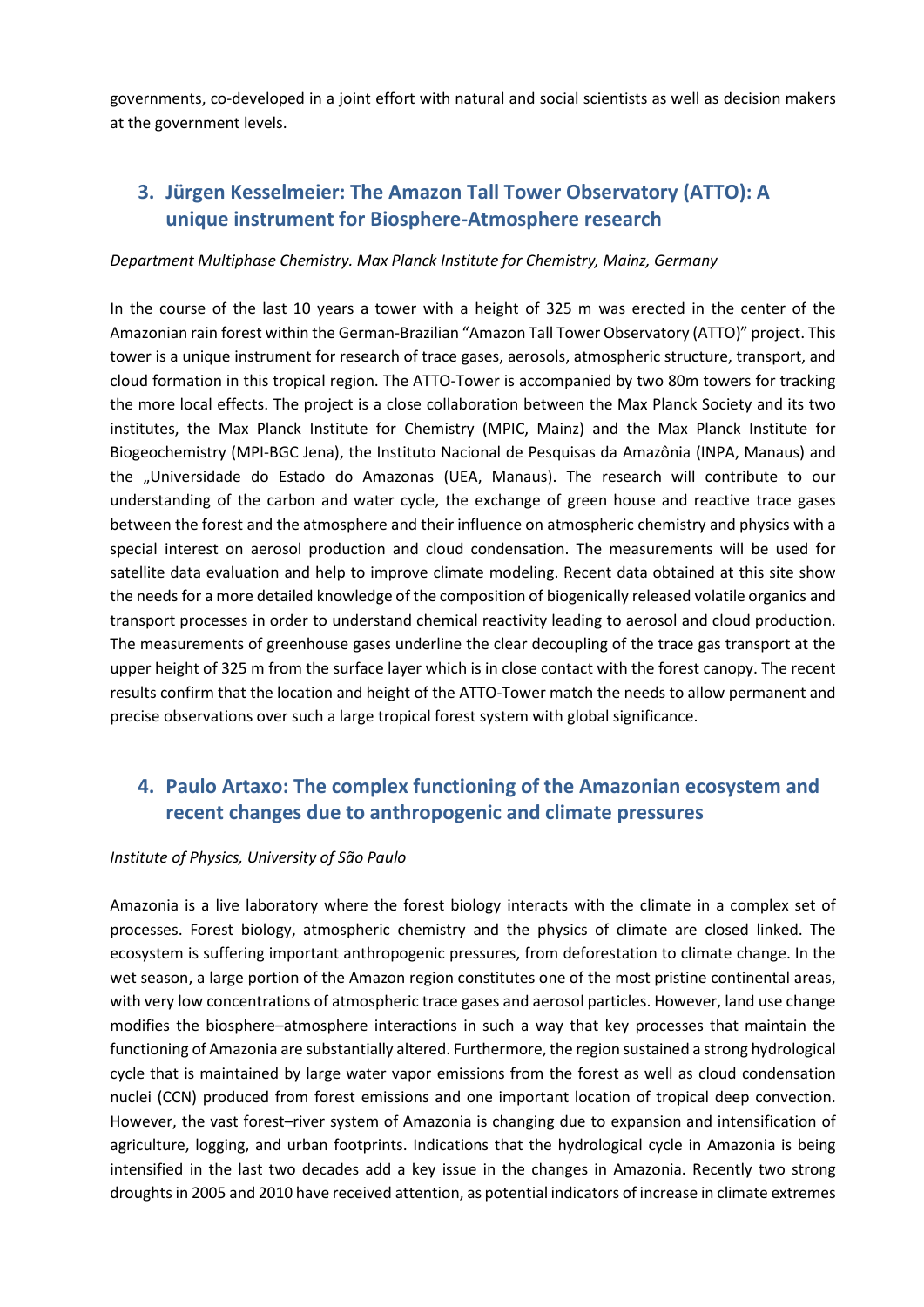in Amazonia that feeds back into the forest carbon processing. Amazonia stores a huge amount of carbon, and if anthropogenic changes and climate moves a fraction of this ecosystem carbon to the atmosphere, it can intensify global warming. Recent findings associated with aerosol and clouds shows that a component of the hydrological cycle is sustained by the production of large amounts of particles in the upper troposphere in Amazonia. In this talk, we will discuss the complex links between the hydrological cycle, carbon, climate and the human influences on key processes in Amazonia.

## 5. Sami Solanski: The sun, our star: solar research at the MPI for Solar System Research

The Sun is not only the best studied star, allowing us to understand physical processes taking place on all other stars, it is also the main energy source for Earth and its eruptions produce space weather that can also influence our technical systems. In this presentation a brief introduction to the Sun and its activity will be followed by an equally brief overview of the solar research being carried out at the MPI for Solar System Research.

## 6. Adriana Valio: Solar Radio Astronomy at CRAAM

#### Center for Radio Astronomy and Astrophysics Mackenzie Mackenzie Presbyterian University

Based on their timescale, emission from the Sun can be divided into three types. On a longer timescale of 11 years, there is the slowly varying solar irradiance that follows the solar activity cycle. A more rapidly varying radiation on timescale of weeks, known as quiescent emission, is related to the lifetime of active regions. Last but not least is the very abrupt emission produced by solar activity such as flares and coronal mass ejections on timescales of a fraction of a second to hours. All three kinds of behaviors can also be observed at radio wavelength, each being produced by different emission mechanisms. Emphasis will be given to the newest findings in solar radio astronomy by the Solar Group at CRAAM. These results were obtained mainly from two radio telescopes: the Submillimeter Solar Telescope (SST) operating at 212 and 405 GHz and the millimetric polarimeters, POlarization Emission of Millimeter Activity at the Sun (POEMAS) at 45 and 90 GHz.

## 7. Karl Menten: Submillimeter Astronomy – Dust, Gas and Star Formation in the Universe

#### Max-Planck-Institute for Radioastronomie, Bonn, Germany

Observations of the sky in the submillimeter wavelength range of the electromagnetic spectrum provide information on radiation from gas and dust in the interstellar medium (ISM). Thus they provide crucial information on the star formation process, which takes places in clouds of molecular gas in the densest regions of the ISM. In the submillimeter range, star formation can be studied in our own backyard, at distances of a few hundreds of light years, out to some of he farthest known objects with ages of only a few percent of that of the Universe. Submillimeter astronomy In the southern hemisphere started only in 2005 with the Atacama Pathfinder Experiment Project (APEX), which is operating a 12 m diameter telescope on the 5100 meter high Llano de Chajnantor in the Chilean Atacama desert. A collaboration between the Max-Planck-Society, ESO and the Swedish Onsala Space Observatory (OSO), APEX has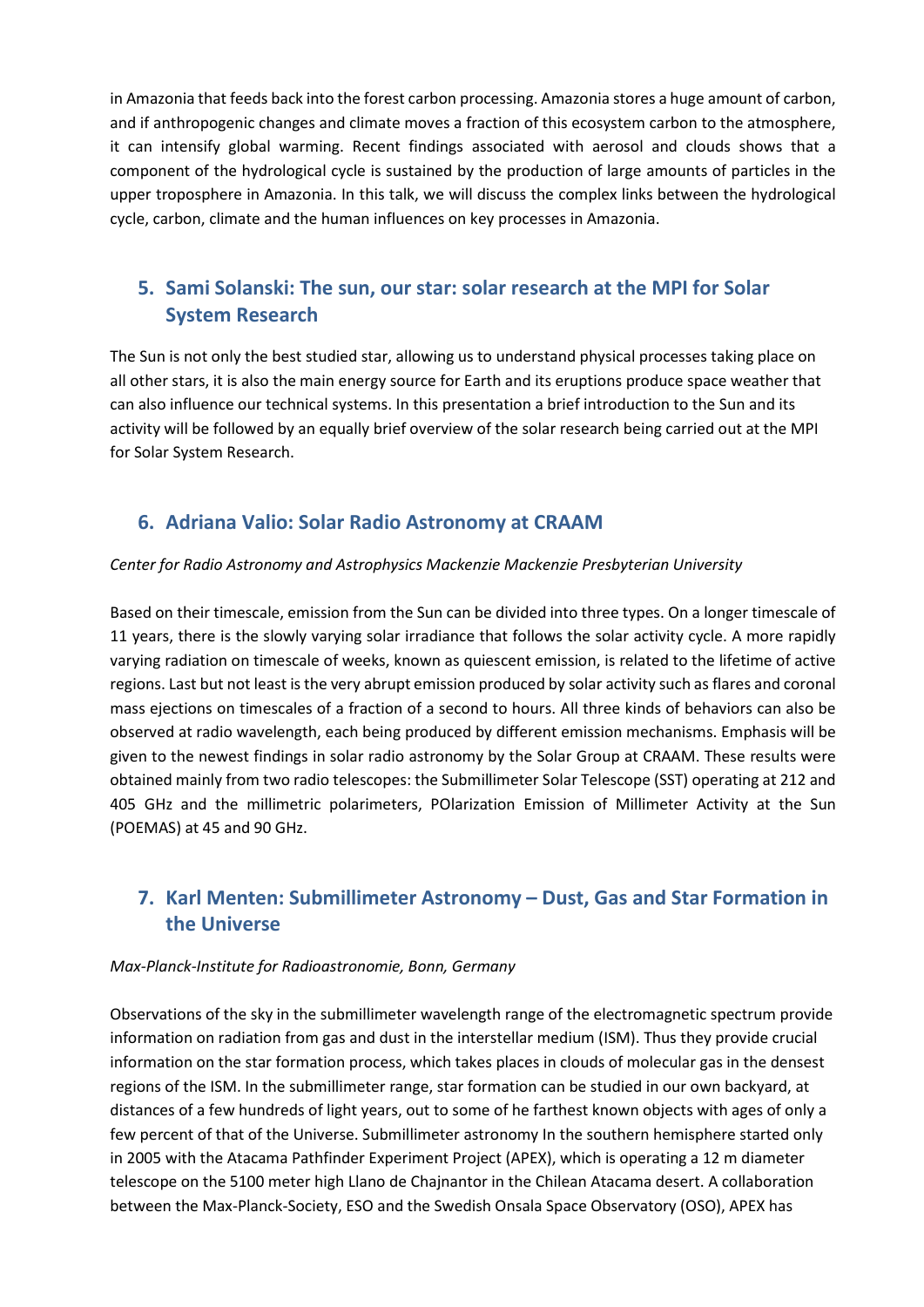made a series of exciting, unexpected discoveries, Large area surveys of dust and gas emission over the whole southern Galactic plane and deep observations of cosmological Deep Fields have provided unbiased views of star formation in the Milky Way and at high redshift. In comprehensive follow up programs with APEX itself, but also with other observatories and at other wavelengths, the nature of the discovered sources is investigated. APEX has been a pathfinder not only for the Atacama Large submillimeter/Millimeter Array (ALMA), but also for the Herschel Space Observatory and the Stratospheric Observatory for Infrared Astronomy (SOFIA), which extend its coverage to shorter wavelengths not accessible from the ground, into the far-infrared. ALMA is presently revolutionizing submillimeter astronomy with unprecedented sensitivity and angular resolution. Nevertheless, the need for single telescopes allowing large area coverage with the next generation of detector arrays with many thousands of elements is as high as ever.

#### 8. Jacques Lepine: The LLAMA 12m sub-mm radiotelescope in the Andes

LLAMA (Large Latin American Millimetric Array) is a joint Argentinean-Brazilian project of a 12m mm/submm radio telescope similar to the APEX antenna, to be installed at a site at 4830 m altitude near San Antonio de Los Cobres in the Salta Province in Argentine, at 180 km from ALMA. The construction of the antenna by the company Vertex Antennentechnik was financed by FAPESP. The parts of the antenna are now at the site of the observatory; the final mounting will occur during 2019. The scientific cases for single dish and VLBI observations include black holes and accretion disks, the molecular evolution of interstellar clouds, the structure of the Galaxy, the formation of galaxies, and much more. The radio telescope will be equipped with up to six receivers covering bands similar to those of ALMA. At the very beginning of the operation, we will have 2 receivers, at band 5 (162-200 GHz) constructed by NOVA (Groningen, Netherlands) and band 9 (600-720 GHz) constructed by Chalmers University (Sweden). A holography system for the adjustment of the panels, using part of a system belonging to NRAO (USA) is being developped. About 2 years after start of operation, we expect to have additional receivers at band 1, band 2+3 and band 6 (ALMA deignations). The lowest frequency will allow it to be part of a VLBI network that will include the Chinese-Argentine Radio-Telescope (CART) and possibly the Itapetinga radio telescope near São Paulo. With band 6, VLBI observations could be made with ALMA, APEX and ASTE, and Northern radiotelescopes. In this way, LLAMA will be a seed for a Latin-American VLBI network.

## 9. Hajo Freund: Model Catalyst Design: A Materials Science Perspective at the Atomic Level

#### Max Planck Institute Fritz-Haber, Berlin, Germany

Understanding catalysis, and in particular heterogeneous catalysis, has been based on the investigation of model systems. The enormous success of metal single crystal model surface chemistry, pioneered by physical chemists, is an outstanding example. Increasing the complexity of the models towards supported nanoparticles, resembling a real disperse metal catalyst, allows one to catch in the model some of the important aspects that cannot be covered by single crystals alone. One of the more important one is the support particle interface. We have developed strategies to prepare such model systems based on single crystalline oxide films, which are used as supports for metal and oxide nanoparticles, whose geometric structure, morphology, electronic structure, as well as interaction and reaction with molecules from the gas phase may be studied at the atomic level. Using a number of examples we show how the knowledge gained may be used to design systems with predetermined properties.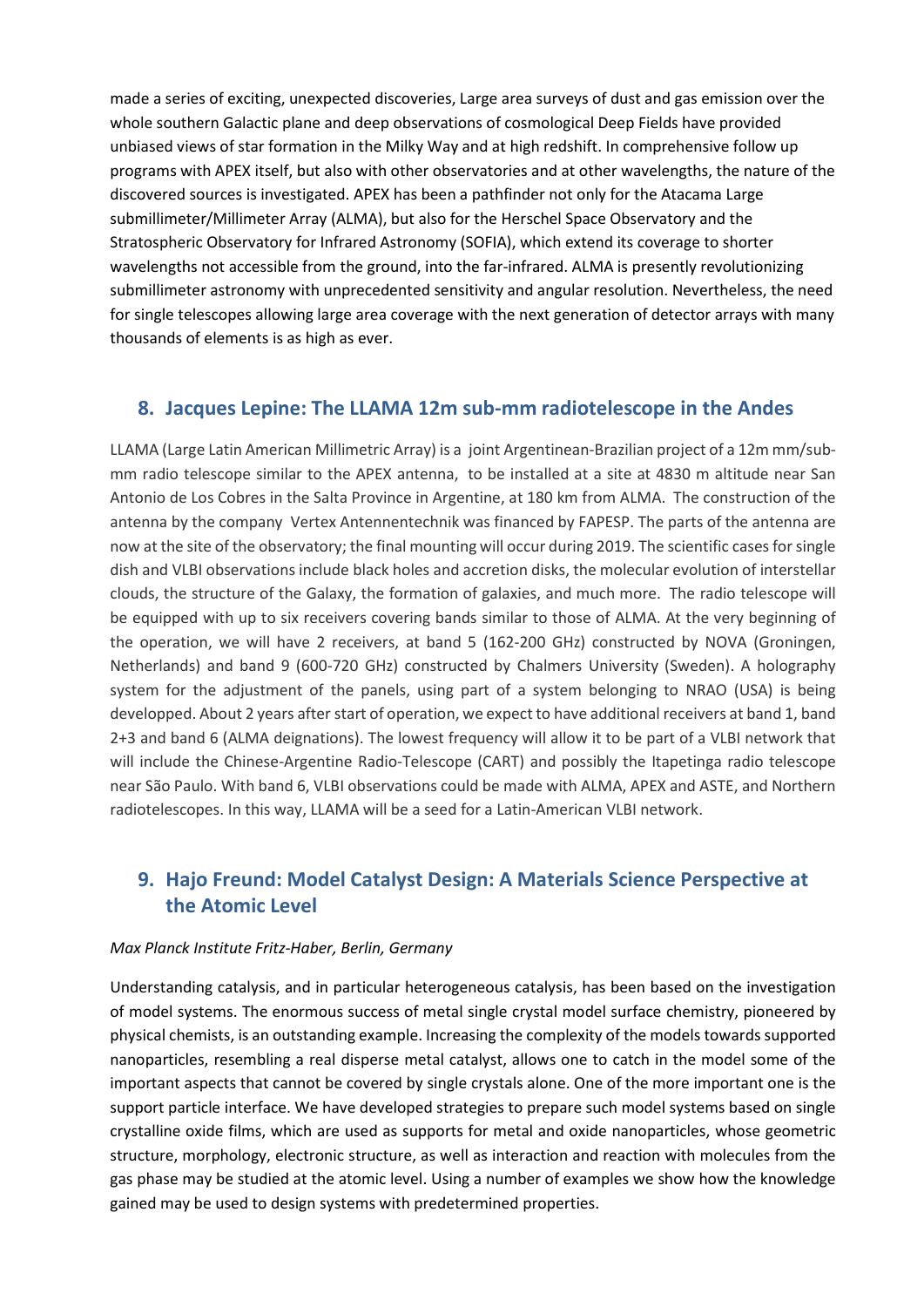## 10. Pedro Henrique Cury Camargo: Plasmonic Nanocatalysis: Merging catalytic and optical properties in designer nanoparticles

It has been recently demonstrated that the surface plasmon resonance excitation in metallic nanoparticles can accelerate several chemical reactions.1 This field, name plasmonic nanocatalysis has emerged as a new frontier in nanocatalysis which enables one to marry optical and catalytic properties at the nanoscale as well as using visible or near infrared light as a sustainable input to drive and control molecular transformations.2 In this talk, we will cover our recent developments from our group on the solution phase synthesis of well-defined plasmonic and plasmonic-catalytic nanoparticles. These developments include control over composition, shape, size, morphology, and metal-support interactions, and dispersion over support oxide materials in nanoparticle hybrids. Owing to their controlled features, these systems allow us to gain fundamental understanding on how several the physical, chemical, and optical properties that dictate activity in plasmonic nanocatalysis. Interestingly, examples on control over reaction selectivity, which remains a crucial challenge in plasmonic nanocatalysis, will also be covered.

## 11. Philip Russell: Photonic Crystal Fibres: The Story & the Science

#### Max Planck Institute for the Science of Light, Erlangen, Germany

In the mid-19th century, the Swiss scientist Daniel Colladon, followed by the Irishman John Tyndall, demonstrated that light – that ephemeral, ubiquitous and mysterious substance – could be captured in a jet of water and sent round corners. Ever since, scientists and engineers have been fascinated with the challenge of trapping and controlling light. The invention of the laser in the early 1960s inspired Charles Kao (2009 Nobel Prize) to suggest that a thin flexible fibre of glass might be used to trap and transmit light over long distances, thus predicting the modern telecommunications revolution.

Telecommunications fibre consists of a solid glass core 9  $\mu$ m in diameter (1/10th the thickness of a human hair), surrounded by a glass cladding 125 µm in diameter. The 1990s saw the emergence of a new kind of optical glass fibre: photonic crystal fibre (PCF). With a two dimensional periodic lattice of microscopic features (usually hollow channels) running along its length, PCF is able to confine light tightly within a central hollow or solid core, greatly enhancing light-matter interactions. Solid-core PCFs are routinely used to transform invisible infrared laser pulses into white light 10 million times brighter than an arc lamp – a revolutionary new light source. Ultrashort pulses of light can be temporally compressed down to a single optical cycle in gas-filled hollow core PCF, underpinning a unique family of bright sources of deep and vacuum ultraviolet light. Compact table-top sources of x-rays, based on these new sources, are now a real possibility. Twisted PCF acts like an "optical impeller", forcing guided light into optical vortex with fascinating chiral properties. Small particles can be optically trapped and propelled over 100 m distances in hollow core PCF, and used as moveable point sensors for measuring temperature, vibration and radiation level. These are just a few examples of the myriad PCF-based innovations, many of which are moving into real-world applications.

In the talk I will introduce the field for non-specialists and touch on a number of the most exciting recent applications and developments.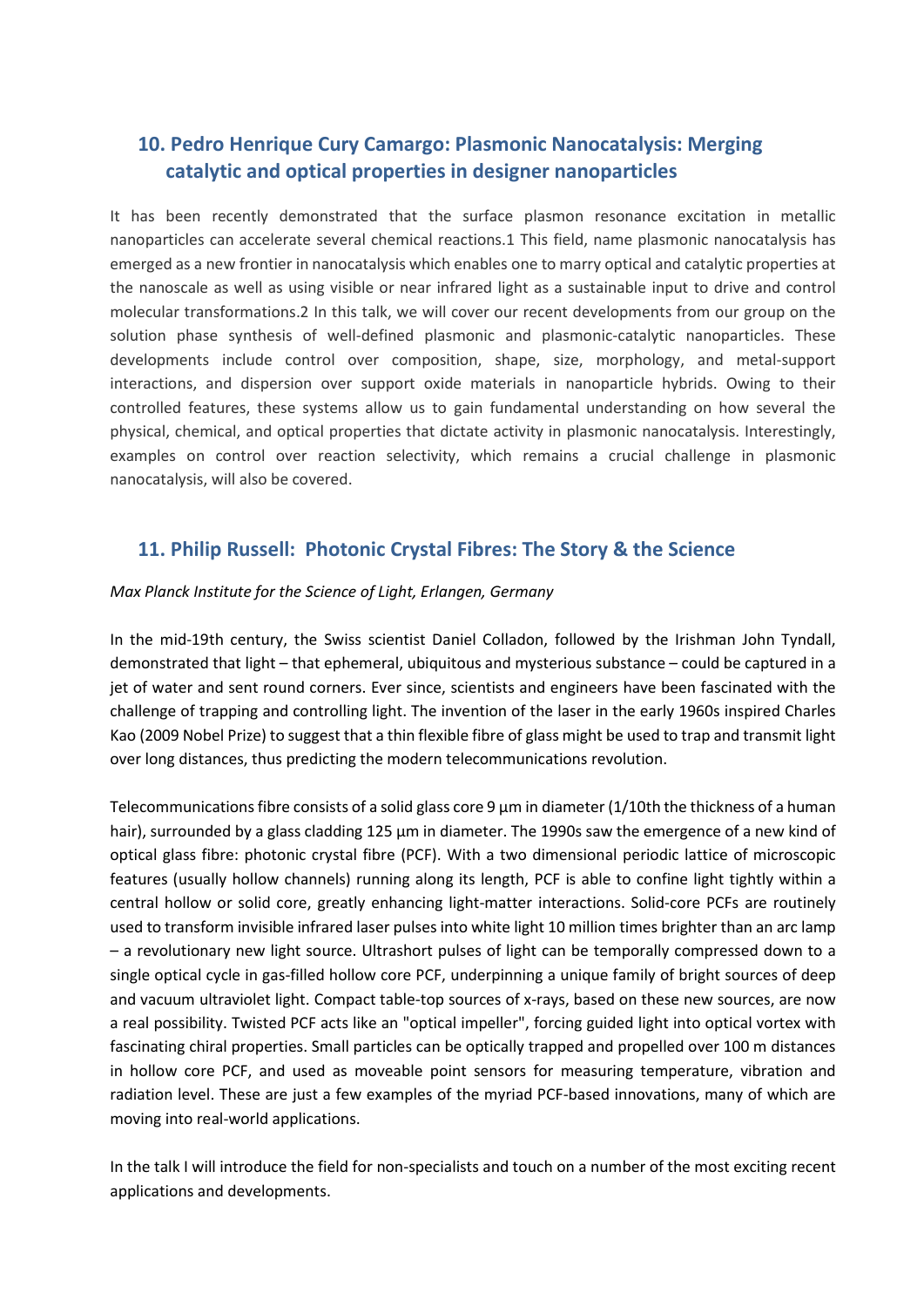## 12. Gustavo Wiederhecker: Nonlinear Nanophotonics

The interaction between light and phonons is strongly enhanced in micro and nanoscale optical cavities and waveguides. Such enhanced interaction enabled a range of novel functionalities based on sound-light interaction, such as generating radio-frequency signals, suppressing stimulated light scattering and probing mesoscopic phonon modes. In this talk I will discuss our recent progress in this field that relies on patterning standard dielectric nano waveguides and cavities to enhance or suppress the interaction between light and acoustic waves.

## 13. Michael Nicklas: Tuning of strongly correlated and topological material by external pressure

#### Max Planck Institute for Chemical Physics of Solids, Dresden, Germany

New quantum states of condensed matter are a fascinating research area, which is at the basis of modern solid-state physics. Unconventional phases, such as unconventional superconductivity and non-Fermi liquid phases, are typically observed in regions of competing energy scales, e.g. in the vicinity of magnetic instabilities. In these regions, only small changes of an appropriate external control parameter, such as pressure, can change the properties of a material fundamentally and lead the emergence of novel unconventional phases.

We use external pressure as a tool to tune deliberately the ground-state properties of strongly correlated materials to investigate the nature of novel unconventional phases without introducing additional disorder as in the case of chemical substitution studies. Even though, pressure allows tuning easily the properties of a material, the study of physical properties becomes more challenging due to the particular restrictions posed by the high-pressure equipment.

Here, I will give an exemplary overview on the results of pressure-tuning strongly correlated materials. Furthermore, I will present some recent results on topological materials.

## 14. Pascoal José Giglio Pagliuso: Low dimensionality and strong hybridization: key ingredients for finding new intermetallic superconductors

We will routes for finding novel intermetallic superconductors based on the properties of heavy fermions and FeAs-based superconductors. We introduce the flux growth technique as our main synthesis method and described the details of the single ion anisotropy of f-electrons in low symmetry systems. Then we discuss the rich doping and pressure phase diagrams of the heavy fermions superconductors CeMIn<sub>5</sub> (1-1-5) and Ce<sub>2</sub>MIn<sub>8</sub> (2-1-8) (M = Rh, Ir and Co) and the evolution of their physical properties as a function of M and from the 1-1-5 to the 2-1-8 crystal structures. The connection of our results to the analysis of structurally related intermetallics superconductors motivate us to speculate about new routes for finding new superconductors using hybridization and low-dimensionality as the key elements.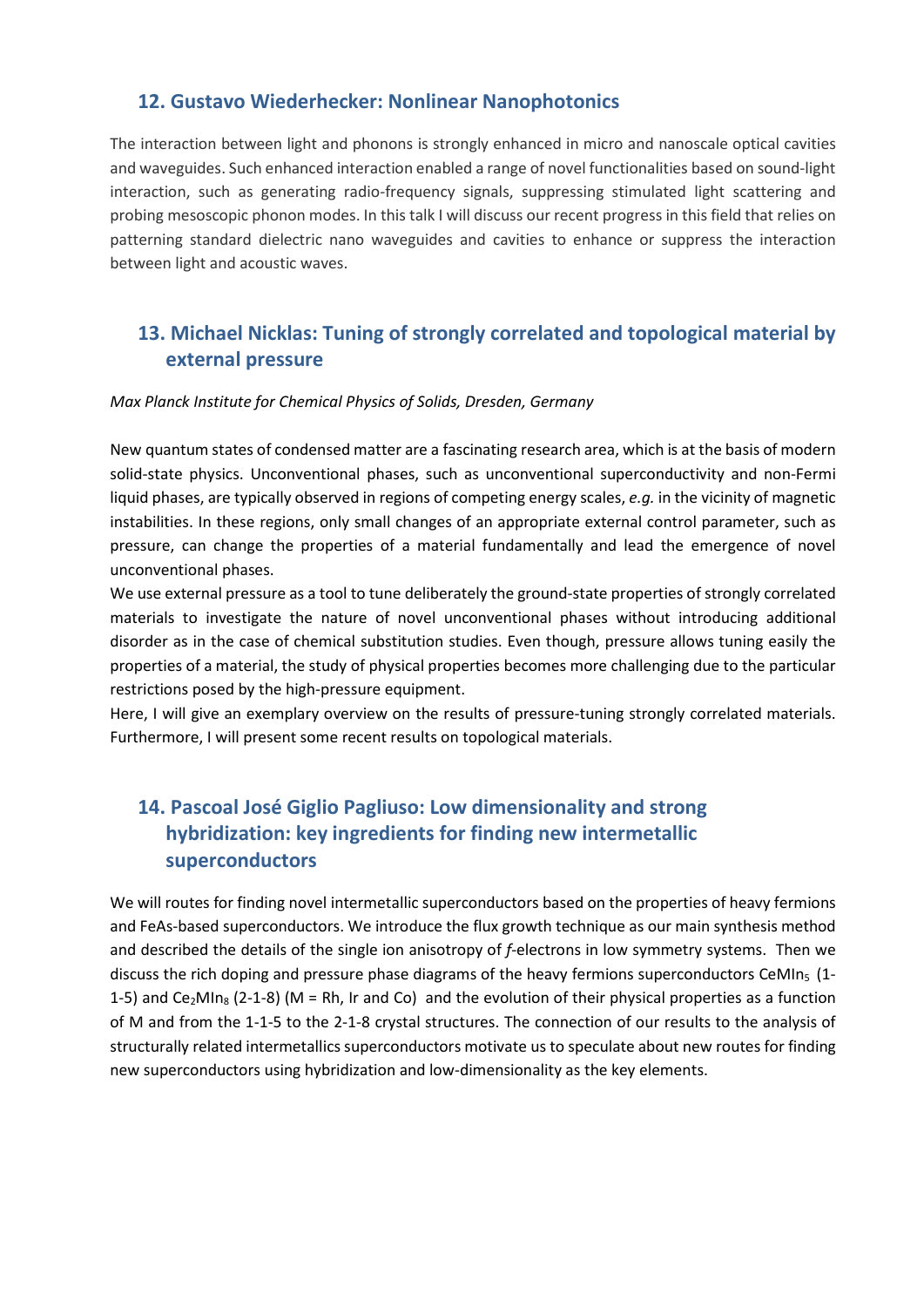#### 15. Luana Pedrosa: Atomistic simulations of metal/water interfaces

Finding a solution to obtain energy in a more efficient and sustainable way is one of the most important technological and scientific challenges nowadays. Promising methodologies, like water-splitting and electrochemical devices, involve the interface between liquid water and a solid crystalline semiconductor or metal. However, from a fundamental point of view it is still a difficult task to fully understand these heterogeneous interfaces both experimentally as from a theoretical perspective. The progress in atomistic simulations, with the development of methodologies and the increase in computational power, have an important role in the advancement of this so called ab initio electrochemistry. This will allow for quantitative predictions, and thus material specific design. In this project we will study in detail the structure and dynamics of aqueous electrolytes at metallic interfaces including nuclear quantum effects and taking into account the effect of the electrode potential, in the presence of an external bias potential applied to the electrodes. In this way, we will have a better and more detailed description of the water/metal interface, allowing to predict the correspondence between the macroscopic voltage and the microscopic interfacial charge (re)distribution in electrochemical fuel cells.

## 16. Gustavo Rohenkohl: Long range brain conectivity durting active visual behavior

Our behaviour is often driven by visual cues. The transformation of sensory inputs to motor responses requires the effective transmission of the visual information from lower to higher áreas, to motor regions. Therefore, to fully understand brain function, we need to understand how distinct brain áreas communicate, and how their communication is flexibly modulated to enable behaviour. One fo the major current theories of neural communication proposes that effective communication between distinct brain áreas is mechanistically implemented by synchronizing their neural activity. In other words, neuronal groups should communicate more effectively if their optimal time window for input and for output are synchronized by coherent oscillations. This hyphotesis is known as 'communication-throughcoherence' (CTC), and has received substantial support from numerous studies over the past decade. In this talk, I will present recent findings in support of CTC, as well as potential challenges that emerge when we try to explain brain communication at the fast timescale required by natural visual behaviour.

## 17.Nubia Barbosa Eloy: APC as an entry point study small molecule regulation of the cell cycle

The anaphase-promoting complex/cyclosome (APC/C) is a multi-subunit E3 ubiquitin ligase that plays a major role in the progression of the eukaryotic cell cycle. This unusual protein complex targets key cellcycle regulators, such as mitotic cyclins and securins, for degradation via the 26S proteasome by ubiquitination, triggering the metaphase-to-anaphase transition and exit from mitosis. The identification of the complete set of genes encoding subunits of the APC in Arabidopsis suggests that the basic processes controlled by proteolysis mediated by ubiquitin in plants are similar to those of other organisms. However, results from several groups indicate that the APC has other specific functions in the regulation of plant development. During the last years, several molecular-biology tools have been extensively used in scientific research for identifying new function of proteins and metabolites. Still, the identification of metabolites, specially which control the cell cycle is not trivial and is characterized by piecemeal progress, especially in plants. In this project we aim to use metabolomics to identify and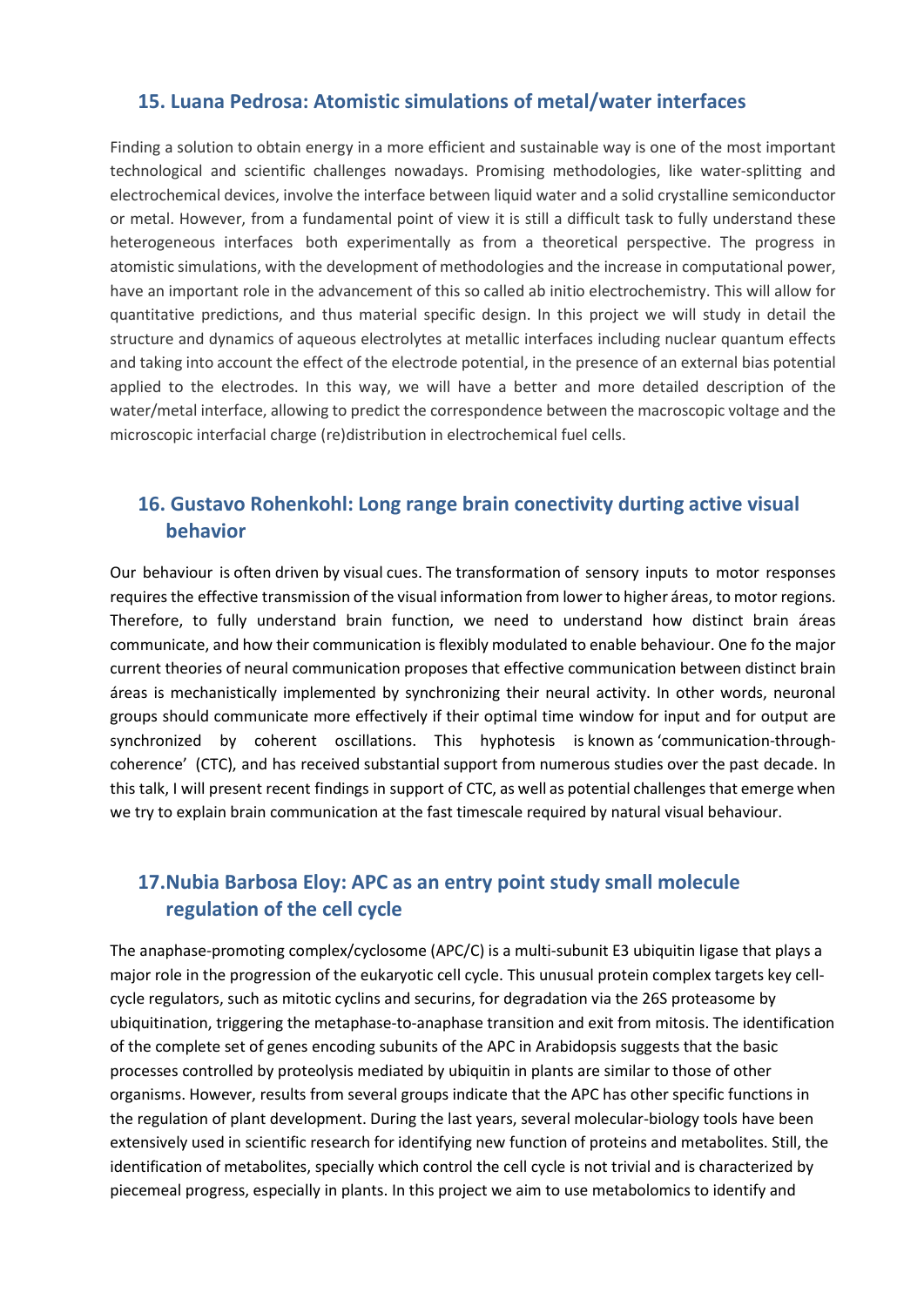characterize metabolites that bind to the APC in the model plant Arabidopsis, and to potentially define their roles in plant development.

## 18. Paul Heggarty: Linguistic and Cultural Evolution: What It Is, and What It Can Tell Us about the Prehistory of Latin America

#### Max Planck Institute for the Science of Human History, Jena

The MPI for the Science of Human History, as per its name, interweaves the humanities and hard sciences. The Dept of Linguistic and Cultural Evolution exploits the rich data on our past that lie encoded in our languages. They result from chains of cultural replication, generation by generation, over millennia. Indo-European, Austronesian, Arawak, Tupí, Quechua — every great family of languages once expanded and diverged out of a common ancestor. To biologists, the process is perfectly familiar: descent with modification.

This opens up language to powerful 'evolutionary' analysis tools from biology and mathematics. DLCE focuses on phylogenetic models, in a Bayesian inference framework. Once tailored to each other, from language data these models return language 'family trees' (expressed probabilistically). If calibrated in time and space, these trees can trace how, when and where language families and their speakers expanded through prehistory. The trees also give a reference framework onto which to map cultural variables — social complexity, belief systems, etc. — to recover how they too 'evolved' through time and space. All is done in concert with archaeology and ancient DNA, our sister departments.

After illustrations for Indo-European and the Pacific, we explore the potential in South America. Its acute linguistic diversity and great language families can make up for a shallow written history — but they are under-researched and heavily endangered. So we need data, fast. DLCE's suite of big data resources on the world's languages focuses not least on South America. And we need people: a new generation of linguists in South America, to be trained in the latest quantitative and modelling approaches, so rarely applied here yet. Prospects are good — but the time is now.

## 19. Mariana Filomena Sândalo: New methodologies for linguistic fieldwork on endangered languages in Brazil

The purpose of this talk is twofold: (i) to introduce early career researchers to the latest developments in data collection and linguistic research on native languages, and (ii) to pave the way for new uses of linguistic fieldwork, with mutual benefits for both linguists and the indigenous populations. Specifically, we will present/discuss possibilities of oral corpora elaboration and of conduction of experimental syntax on native languages of Brazil, reflecting the speakers' original intuitions and potentially revealing truly universal building blocks of language and cognition. All these new tools should feed into literacy projects for the local communities, raising their own meta-linguistic and cultural awareness (in a non-intrusive way).

One of our main goals is to train researchers to build up grammars of endangered languages of South America. A better study of the non-mechanical correspondences between European and native languages will also improve the training of language teachers for a better and more balanced bilingual education, with positive consequences for the teaching of/in the official language and the access of native language speakers to higher education. We expect thus the following contribution to social welfare: a. knowledge spread/distributed to the local communities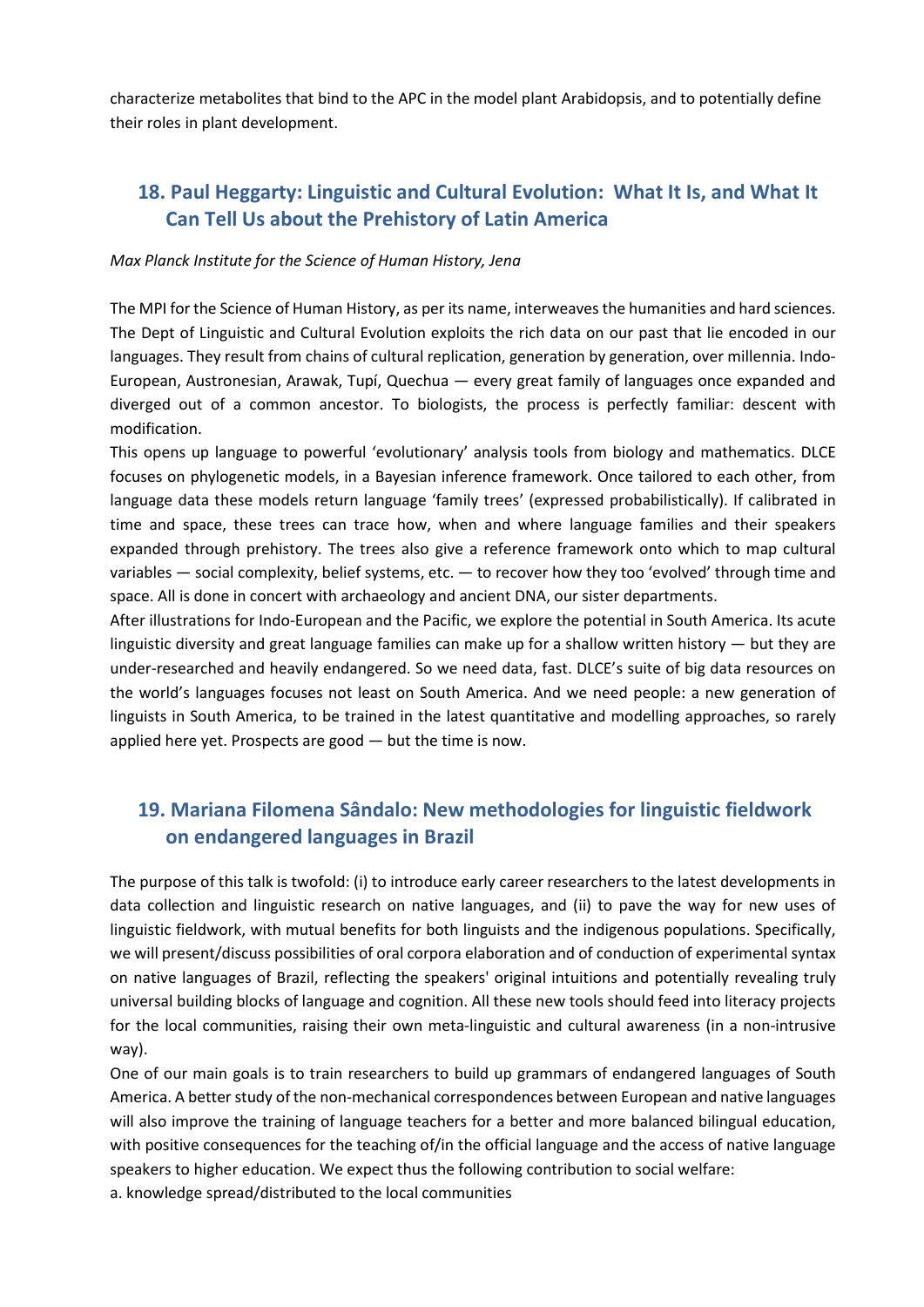b. language/culture preservation

c. The indigenous population will have an increased level of awareness and an active role in the (formal/systematic) study of their own language/culture/identity ('language belongs to people') and its popularization

d. improved bilingual education (also helps the teaching of/in the official language, access to higher education)

And we expect scientific benefits of experimental syntax allied to corpora elaboration on the native languages of Brazil. As a result of our work, we will discuss aspects of the syntax of Pirahã, a highly endangered Amazonian language, and show evidence against Everett (2012) that different grammars reflects how language is influenced by human societies and experiences (Sandalo el al 2018).

### 20. Cosimo Posth: The early differentiation of Central and South Americans

The early genetic diversification of Central and South Americans remains poorly understood because of a lack of ancient DNA more than a few thousand years old. We report genome-wide data from 48 individuals forming four parallel time transects in Belize, Brazil, the Andes (Peru and Northern Chile), and the Southern Cone (Chile and Argentina), each of which dates back to at least around 8,000 years. We show that the primary ancestral population of Central and South Americans radiated rapidly, followed by genetic continuity in the Central Andes and the Southern Cone in sharp contrast to Brazil and Belize. We find that ancient Central and South Americans are consistent with deriving nearly all of their ancestry from just one of the two early branches that primarily contributed to Native Americans today. Moreover, we document two previously undescribed gene flow events between North and South America e.g. one that provided new ancestry to southern Peruvians and northern Chileans by ~4,200 years ago and one that contributed to ~9,600 year old individuals from Lapa do Santo in Brazil. However, both groups derive from the same ancestral source as the great majority of other Native Americans. These results illustrate how fine-grained sampling of human remains through time and space in Central and South American has the potential to reveal when and where groups ancestral to present day people first began to be established in each region.

## 21. Diogo Meyer: Making inferences about natural selection using genomic data

Natural selection shapes genetic variation within human populations, as well as the differences between them. Although we can rarely witness genetic change driven by selection in the timescale of our lives, we can make inferences about its past action by examining genomic data from various human populations. I will present examples of how the analysis of genomewide datasets can allow us to identify genes that have experienced selection in our evolutionary history. I will also show that admixed populations offer some particularly interesting insights into the role of selection on a very recent timescale, drawing on examples from Brazilian populations. Finally, I will show how the study of selection can provide surprising insights, such as the notion that at the same time that advantageous alleles are driven to higher frequencies by natural selection, deleterious variants can also become more prevalent, as an incidental byproduct. The study of selection is an active are of research in human population genetics, showing rapid progress and contributing to the understanding of the history of our species.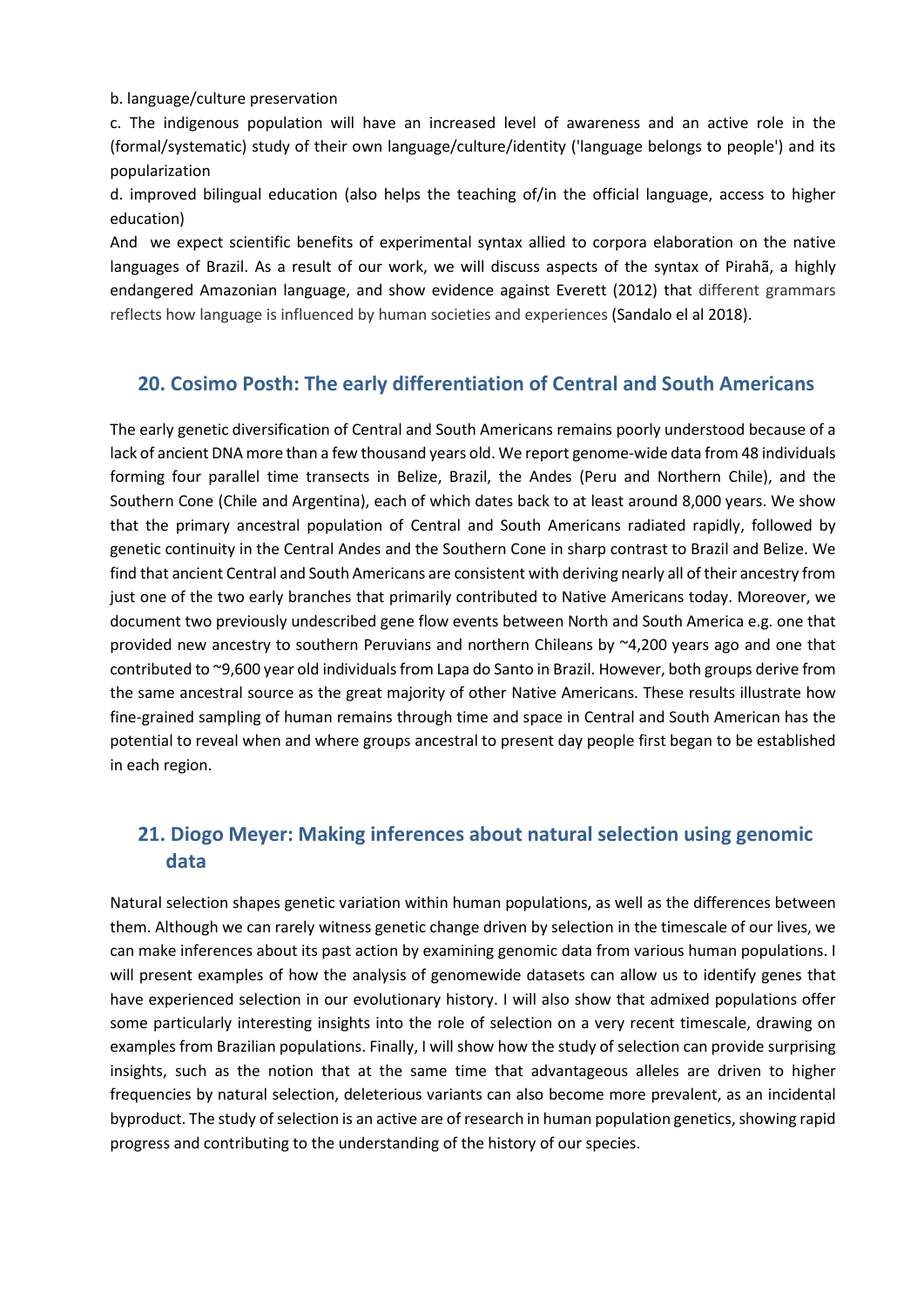## 22. Axel Boersch-Supan: The economics of individual and population aging: Lessons from international comparisons

#### Institute for Social Law and Social Policy of the Max Planck Institute

Population aging is one of the big challenges of the  $21<sup>st</sup>$  century. More older individuals have to be financed and taken care of by fewer younger people. The expected demographic change is called an "age bulge", pension systems are "at the verge of collapse", economic growth of "Old Europe" will "come to a halt for decades" and society is expected to end up in a "war between generations". Much of this negative attitude is generated by a set of myths about individual and population aging that are not backed and often squarely contradicted by evidence. Demystifying aging by juxtaposing the myths with sober scientific evidence on the challenges and chances of aging is, as we claim, therefore one of the most important tasks of the economics of aging. This task is important since population aging requires adaptation through economic policy reforms which are frequently obstructed by such myths.

My contribution aims to show how important the communication of scientific evidence from the economics of aging is in order to demystify popular fallacies; to review where we stand in the more subtle mechanisms behind these fallacies and where more data and research is needed to fully understand the economics of aging; and to emphasize the link between theory, evidence, and political economy in the economics of aging. Demystifying aging is doable since there is a growing body of data at the macro and micro level, some specific to certain countries, but many also internationally comparable. The international dimension is especially valuable since learning about aging requires variation in aging, e.g. between "old" Europe and "young" Brazil.

## 23. Antonio Carlos Coelho Campino: Economics of Aging

In the last years the study of the generational economy has been developed, characterized by the study of the social institutions and the economic mechanisms used by each generation or age group to produce, consume, distribute and save resources. It also studies the explicit and implicit contracts that govern intergenerational flows.

In this sense, children receive transfers from both the State and the family. The economically active population will have higher income than their consumption and the elderly will depend on public transfers, family support and personal assets that they have accumulated during their professional lives. In this presentation we will see what is known about the subject in Latin America and Brazil, exploring ECLAC studies, studies from professors Lee and Mason to Latin American countries and to Brazil and studies carried out by IBGE.

We will detail how the elderly have sought to protect and increase their income. In addition to retirement, the elderly have, in some cases, adopted additional work. In many cases the elderly have also benefited from the support of relatives. Few elders have sought to invest in improving their human capital by investing in their training and education. In the case of São Paulo, these strategies were well documented in the SABE survey - Health, Welfare and Aging, and we will use the results of theses and dissertations made using the results of this research.

In light of what is already known I will present new research topics that should be developed.

The final part will consist of proposing possible public policies.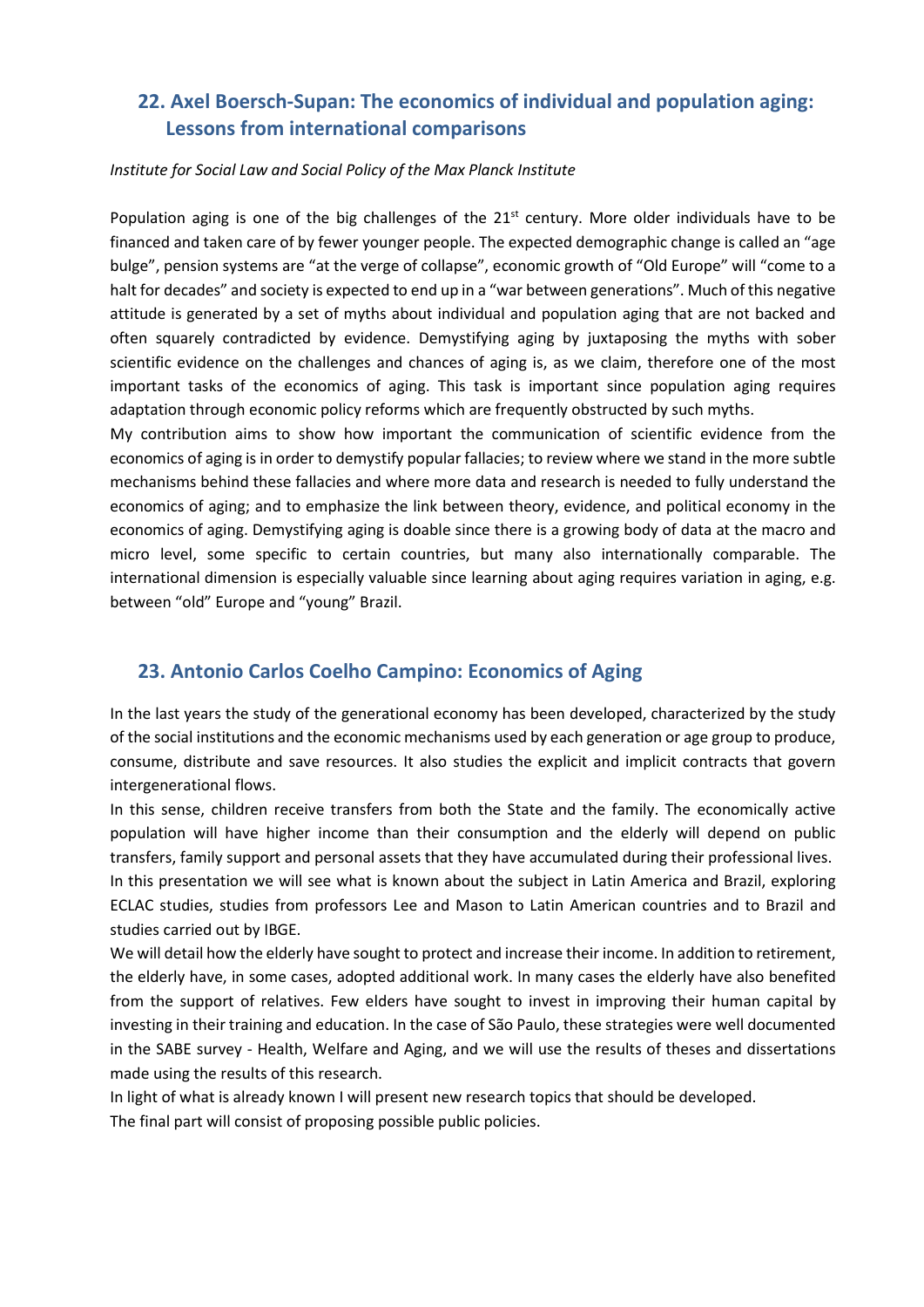## 24. Adam Antebi: Small nucleoli are a cellular hallmark of longevity

#### Max Planck Institute for Biology of Ageing, Cologne, Germany

Research in model organisms over the last several decades has revealed that animal lifespan is plastic and regulated by conserved metabolic signaling pathways, which work through specific transcription factors to extend life. Whether these pathways affect common downstream mechanisms remains largely elusive. Our studies demonstrate that NCL-1/TRIM2/Brat tumor suppressor extends lifespan and limits nucleolar size in the major C. elegans longevity pathways, as part of a convergent mechanism focused on the nucleolus. Animals representing distinct longevity pathways exhibit small nucleoli, and decreased expression of rRNA, ribosomal proteins, and the nucleolar protein fibrillarin, dependent on NCL-1. Fibrillarin is not only a marker but itself is a causal factor whose knockdown reduces nucleolar size and extends lifespan. Long-lived dietary restricted fruit flies and insulin-like-peptide mutants also exhibit reduced nucleoli and fibrillarin expression. Similarly, tissues derived from long-lived dietary restricted and reduced insulin/IGF signaling IRS1 knockout mice, and humans who undergo modest dietary restriction coupled with exercise display reduced nucleoli. We suggest that small nucleoli are a cellular hallmark of longevity and metabolic health conserved across taxa.

#### 25. Marcelo Alves da Silva Mori: DecAI: Decoding Aging Initiative

Aging is a worldwide public health concern. Here I will present how my laboratory is tackling this issue using an international, cooperative platform to study the basic biology of aging, deciphering new evolutionary conserved pathways that control lifespan and studying ways to treat the general causes of age-related diseases. More specifically, I will present data on how small RNAs control metabolic function and susceptibility to age-related complications in C. elegans, mice and humans.

## 26. Heloisa Sobreiro Selistre de Araujo: The extracellular matrix in ageing, exercise and in the tumor microenvironment

The extracellular matrix (ECM) is the structural scaffold for body tissues, formed by a complex network of macromolecules such as collagens, glycosaminoglycans and proteoglycans. The ECM supports tissue volume, size and strength, and it is the basis for cell growth, division, and migration. However, ECM function is beyond structural and mechanical support. The ECM actively modulates cell behavior, polarity, differentiation, proliferation and survival, providing signals for activation of signaling pathways that determine cell fate. Many studies have demonstrated the key role of ECM and its interaction with the cells in a number of physiological and pathological processes. Drug design targeting the cell interaction with the ECM represents a new area in the frontier of knowledge. This project aimed to contribute for the knowledge of the ECM roles in the context of aging, in exercise as a form of prevention the deleterious effects of aging, and in cancer, due to the evident importance of these two areas (exercise and cancer) for human longevity. We used in vitro (cell culture), in vivo (in humans and in animal models) and ex vivo (human and animal tissues) models followed by functional analysis, imaging, protein and gene expression, among other techniques. Our experimental models include comparing young (3 mo.) and old rats (24 mo.), or estrogen removal in the function of heart, skeletal muscle, adipose tissue and tendon during resistance training. Dr. Mattiello's group studies comprise the influence of different modalities of exercise in humans of different age groups with knee osteoarthritis and metabolic osteoarthritis, which are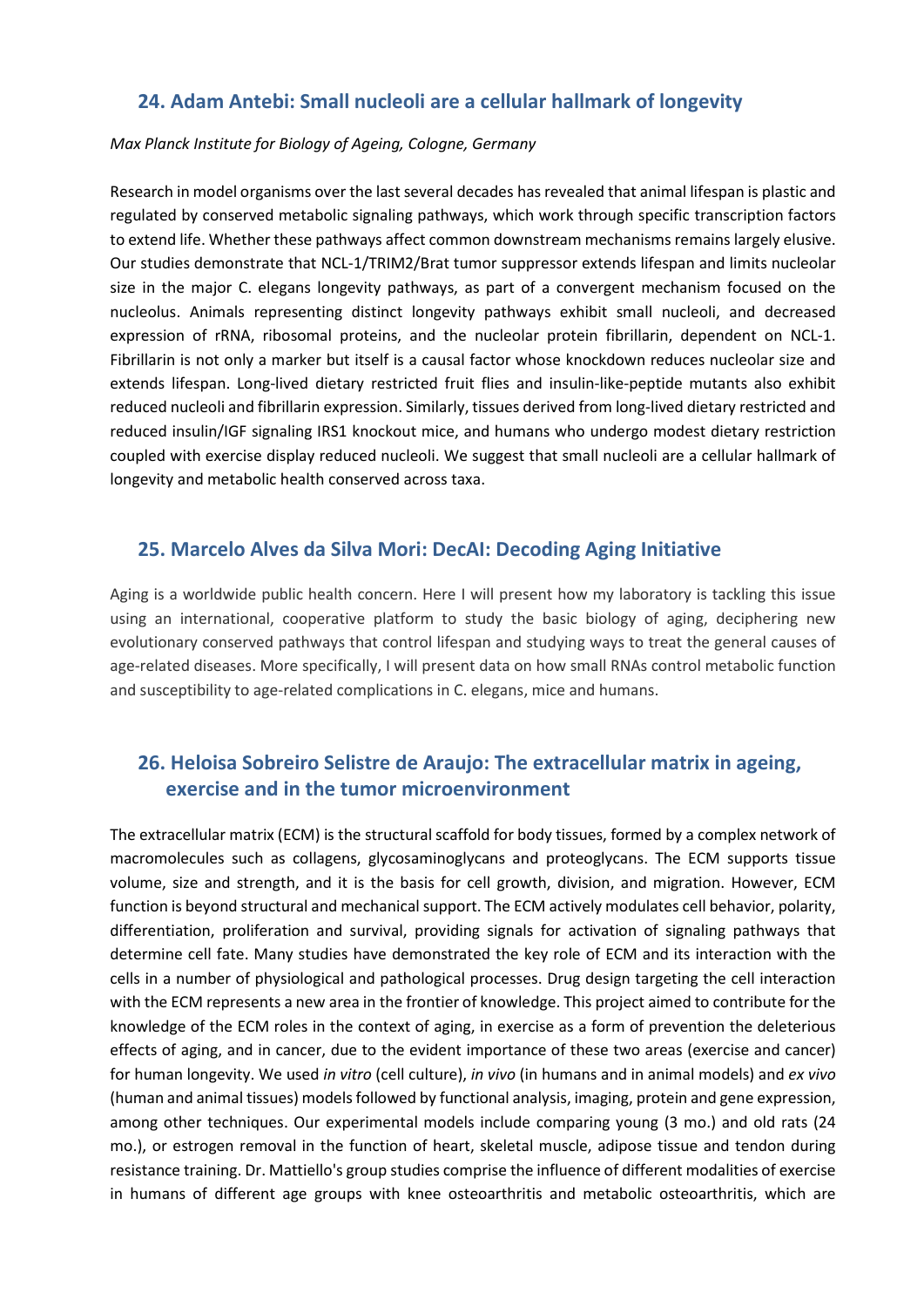associated to body composition, loss of muscle mass and increased concentration of adipose tissue. These ageing-related chronic diseases can be modified by exercise, improving the quality of life of the patients as well as the progression of the disease. The subjects are evaluated by computerized tomography, muscular ultrasonography, and blood and urine biomarkers, at both pre and post-intervention. Dr. Cominetti's group studies the effects of natural or synthetic products on the inhibition of tumorigenesis and metastasis using syngeneic ortothopic mice models. In addition, the group also focuses on the biomarkers for ageing-related neurodegenerative diseases, such as Alzheimer's disease. The projects resulted in innovation products such as the deposition of two patents entitled: "Device for detecting the ADAM10 biomarker for the diagnosis of Alzheimer's disease (INPI #BR1020160181500)" and "A pharmaceutical composition comprising [10]-gingerol and its use as antitumor and antimetastatic molecule (INPI # BR 1020150240937)". Additional results will be presented and discussed. Support: FAPESP 2013/00798-2.

## 27. Eduardo Arzt: Mechanisms involved in the expansion and control of neuroendocrine tumors

Instituto de Investigación en Biomedicina de Buenos Aires (IBioBA) - CONICET Partner Institute of the Max Planck Society, Buenos Aires, Argentina

Several novel pathways and mechanisms have been described recently to be involved in the control and onset of abundant neuroendocrine tumors.

Cellular senescence is a state of permanent and stable proliferative arrest in G1 phase of the cell cycle through activation of the p53/p21 and pRb/p16 signalling pathways. Oncogene-induced senescence (OIS) is a highly proliferative state, which mimics transformation, but this mitotic burst is gradually replaced by senescence. Several lines of evidence have implicated OIS as a vital cause of arrest of benign neoplasms. Pituitary tumors are mostly benign, non-metastatic and monoclonal neoplasms. IL-6 plays a key role in OIS induction indicating that IL-6 is a pleiotropic cytokine that can function as an autocrine or paracrine tumorigenic factor. IL-6 maintains pituitary tumoral senescence by its autocrine action, providing a natural model of IL-6 mediated adenoma OIS, which explains the benign nature of these abundant adenomas.

RSUME, the product of the RWDD3 gene, is induced by hypoxia and its expression is increased in pituitary tumors, in the necrotic inner zone of gliomas and in VHL tumors. RSUME enhances SUMO conjugation by interacting with the SUMO conjugase Ubc9. RSUME increases IZB levels and stabilizes HIF-1Z during hypoxia, leading to inhibition of NF-**DB** transcriptional activity, and increased HIF-1 activity and VEGF expression. RSUME inhibits the oncogene pVHL function, thus suppressing HIF-1 and  $2\mathbb{Z}$  ubiquitination and degradation. By this mechanism, it promotes the establishment and development of VHL- tumors.

The securin/cell cycle regulator Pituitary Tumor Transforming Gene 1 (PTTG) has an increased expression in a wide variety of human solid tumors. Its degradation by the ubiquitin proteasome system has been shown to be required for chromatid separation. Overexpression of human securin leads to transformation and tumor induction. No mutations, epigenetic modifications or other mechanisms that deregulate and explain its overexpression and action as an oncogene had been found so far. In the cycle phase M, sumoylation of PTTG prevents its degradation. Increased stability of PTTG caused by RSUME diminishes its degradation by the ubiquitin proteasome system and increases PTTG steady state levels providing a novel mechanism for PTTG oncogenic action.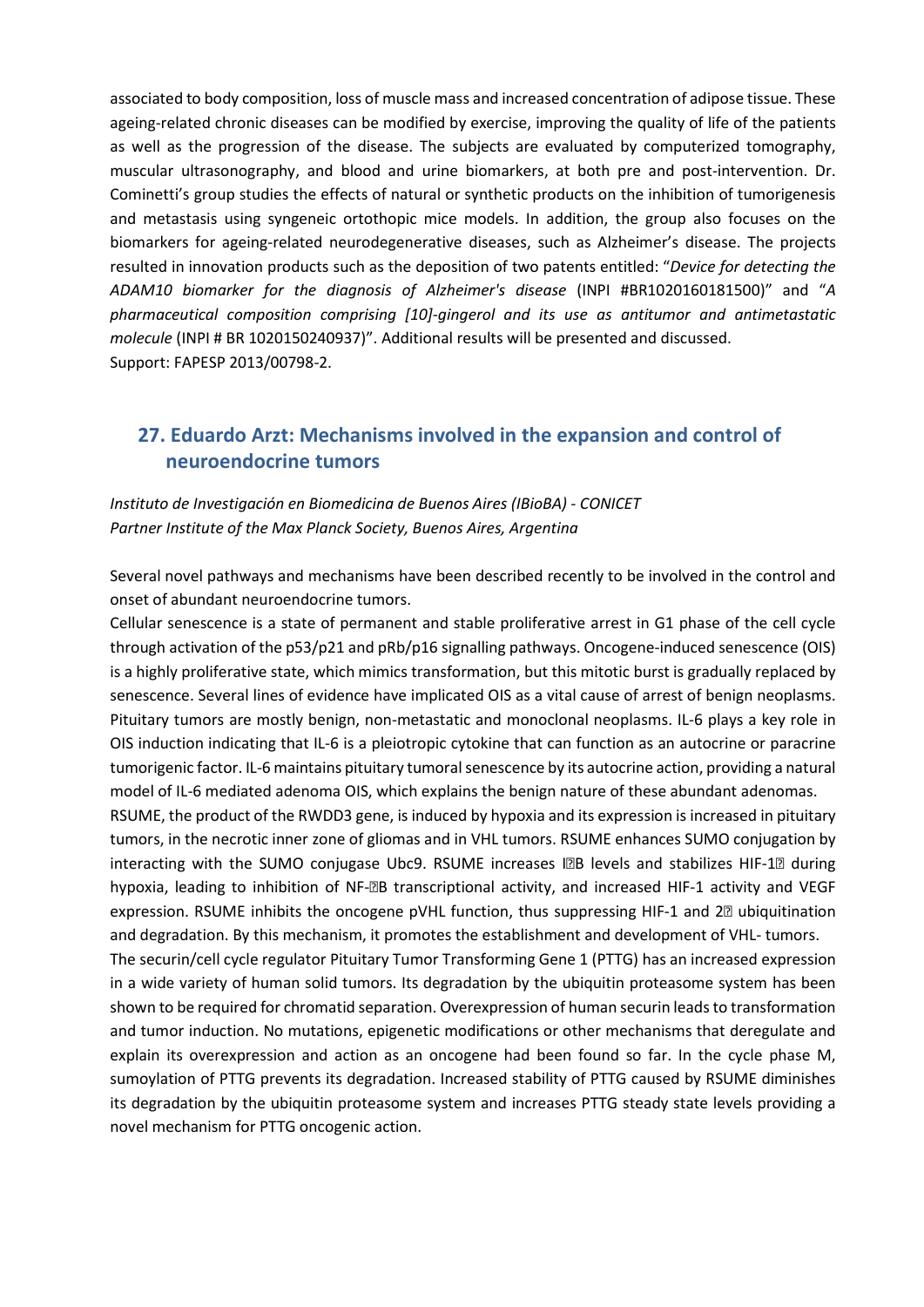## 28. Jörg Kobarg: The family of human cell cycle regulating Nek kinases: studying their signaling to find new anti-cancer inhibitors

#### UNICAMP , Faculdade de Farmácia e Instituto de Biologia (Dep. Bioquímica e Biol. Tecidual)

Members of the family of NEK kinases (NIMA related kinases) were identified as important regulators of cell cycle checkpoints, especially at the G2 to M phase transition. The family contains 11 members and is one of the least studied kinase families. Recent studies showed that they participate in mitosis, centrosome disjunction, primary cilia function, and in the signaling of the DNA damage response. These characteristics along with the fact that several NEKs were found to be over-expressed in cancer, or were shown to present elevated mutation rates, suggest that they are interesting candidates both in the diagnostic as well as in the therapy of cancer. In our work we currently focus on Nek1, 4, 5, 6 and 10. Representative results will be shown for Nek1, which we found to be over-expressed in thyroid cancer. We were able to show an involvement in the DNA damage respond and are currently developing new specific inhibitors based on the structure of the kinase domain. For other Nek family members we performed extensive protein interactomics studies and based on our results we were able to assign to a specific Nek a classical functional context previously known only for other Nek members. For example we were able to show an involvement of Nek5 in the DNA damage response, like previously found for Nek1. Furthermore, we could discover interesting novel functional contexts, such as a larger than expected involvement of Nek4, 5 and 10 in mitochondrial metabolism and turnover. Acknowledgements: I am greateful to the constant financial support by Fapesp (thematic project 17/03489-1 ) and CNPq.

## 29. Miriam Galvonas Jasiulionis: Murine models to explore melanoma progression and tumor microenvironment

#### Pharmacology Department, Universidade Federal de São Paulo, São Paulo, Brazil

Cutaneous melanomas are extremely aggressive tumors, and although significant advances have been obtained with targeted and immune therapies, acquired resistance is still a common problem. Several molecular alterations have been described in melanomas; however, there is no integrated view about the alterations involved in different stages of melanoma genesis. In this context, the identification of molecular pathways altered during melanoma progression might contribute not only to a better understanding of melanoma biology but also to the discovery of both novel potential targets to therapy and biomarkers for prognosis and response to therapies. Our group has established and explored a murine model of malignant transformation and tumor progression consisting of: a spontaneously immortalized melanocyte lineage called melan-a; pre-malignant melanocytes named 4C, obtained after subjecting melan-a cells to 4 cycles of adhesion impediment; a non-metastatic melanoma cell line, 4C11-, obtained after a limiting dilution of spheroids formed by 4C adhesion impediment; and a metastatic cell line, 4C11+, obtained after spontaneously loss of p53 by 4C11- cells. This in vitro sequential model has been explored to obtain a comprehensive view of molecular alterations related to both early and late stages of melanoma genesis. In this regard, transcriptome (NanoString, and RNA-Seq), methylome (ERRBS), and miRnome (Taqman miRNAs arrays and NanoString) profiles were analyzed in each cell line in order to reveal molecular pathways dynamically altered during melanoma progression. By analyzing data of human melanoma samples obtained from TCGA, we found that the expression and the promoter methylation of a set of these genes in human melanoma samples correlate to melanoma patient survival, thus being promising prognostic factors for melanoma. Besides the intrinsic aspects of a tumor cell, the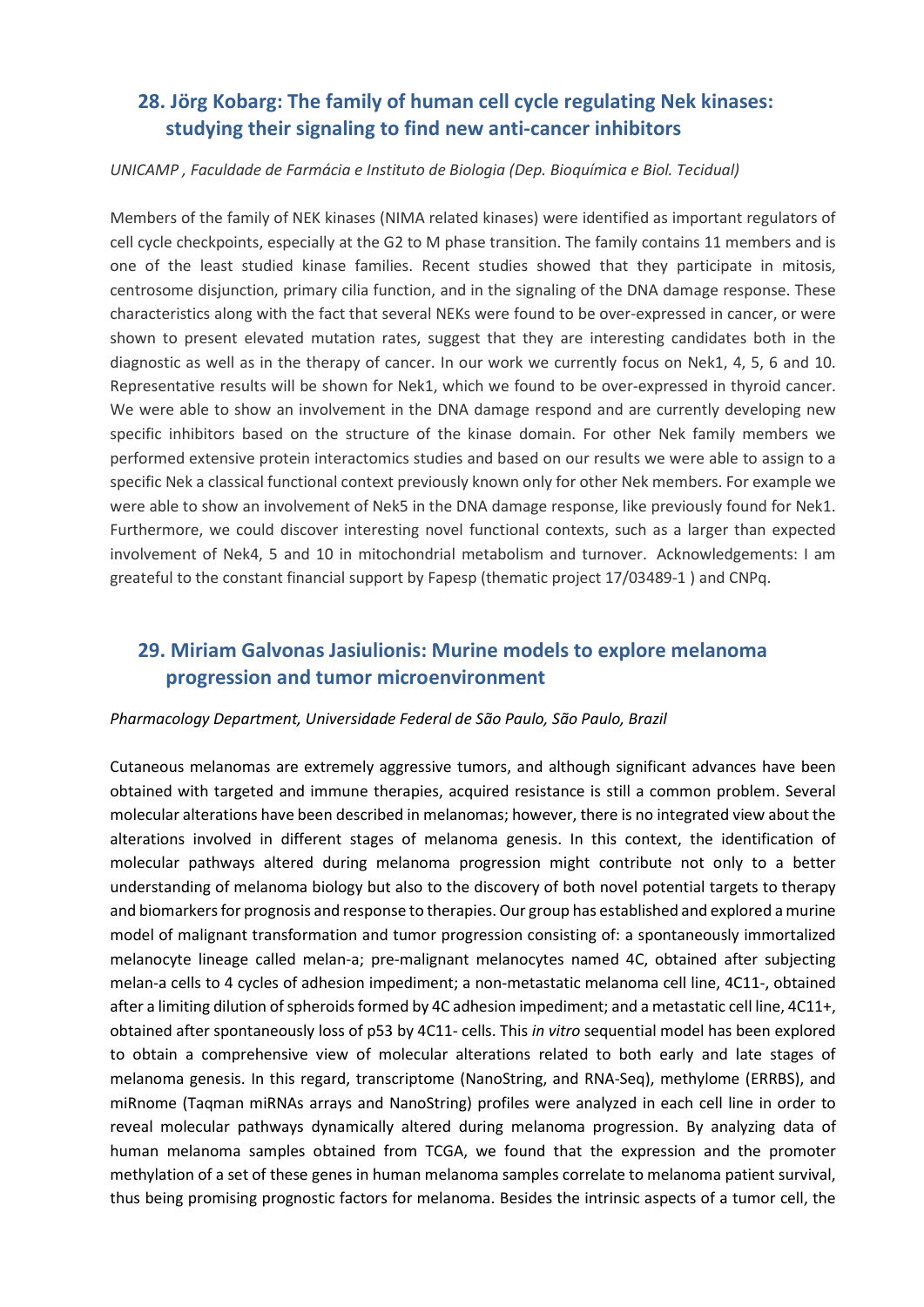context in which it relies is fundamental to define its fate. Our laboratory had established another murine model to evaluate the role of an acute inflammatory microenvironment on the destiny of a small number of tumor cells in vivo. The presence of a massive number of apoptotic cells in the microenvironment is associated with an intense inflammatory infiltrate, and determines the fast growth of a sub-tumorigenic dose of melanoma cells. This effect might be clinically relevant since radio- and chemotherapy induce cells to die by apoptosis, suggesting that if the treatment is not completely efficient a fast tumor relapse may occur. Studies aiming to identify the microenvironment players involved in this effect are also under investigation in our lab.

Supported by FAPESP and CNPq.

## 30. Christian Griesinger: NMR spectroscopy: natural compound configuration, droplets in immunology and neuroprotection

#### Max-Planck Institute for Biophysical Chemistry

Natural compound structure including relative and absolute configuration determination will be presented on some recent examples. With 1H RCSAs in deuterated alignment media it is possible to determine the configuration of 10 to 30 <sup>g</sup>g of isolated natural compounds.

Liquid liquid phase separation has been shown in several biological systems. NMR spectroscopy is well suited to characterize these largely intrinsically disordered phases. This will be demonstrated on the tripartite phase separated system of vesicles, SLP65 and CIN85 which are important for B-cell immunity. Finally, we are additionally interested in a class of intrinsically disordered proteins that are important in neuro- and cellular degeneration, which form oligomers and fibrils. Interference with these aggregates specifically on the oligomer level proves to be a valid concept for treatment of devastating diseases such as Parkinson's, Alzheimer's, Creutzfeldt Jacob disease and Type II diabetes mellitus.

## 31. Roberto Kopke Salinas: Structural biology of the Xanthomonas citri Type IV Secretion System using solution NMR spectroscopy

Department of Biochemistry, Institute of Chemistry, University of São Paulo, São Paulo, Brazil Bacteria use a variety of secretion systems to translocate macromolecules across the bacterial cell envelope. A total of five different secretion systems that span the outer and the inner membrane of bacteria have been characterized. They secrete substrates such as proteins or DNA, and in some cases inject them into a host cell. Therefore, secretion systems may be involved in various processes such as uptake or release of DNA, translocation of effector molecules, adaptation, among others. The Type IV Secretion System (T4SS) of the phytopathogen Xanthomonas citri translocates toxins that kill other gramnegative bacteria. The T4SS consists of the core complex that is embedded in the outer membrane, and the inner membrane complex. The core complex is a tetradecameric ring structure, formed by VirB7 and the C-terminal domains of VirB9 and VirB10. Even though the core complex makes a pore in the outer membrane, VirB7 and VirB9 are located in the periplasm. We previously solved the NMR structure of VirB7, and of the VirB7-VirB9 complex using solution NMR spectroscopy (Souza et al. 2011; Oliveira et al. 2016). We also used NMR to study a fragment corresponding to the N-terminal tail of VirB10 (Sgro et al., 2018). Despite being intrinsically disordered in solution, the VirB10 N-terminal fragment recognizes the N-terminal domain of VirB9. Interestingly, the N-terminal domain of VirB7 (VirB7<sup>NT</sup>) and the C-terminal domain of VirB9 (VirB9CT) display great flexibility in their free states, hence, they behave as intrinsically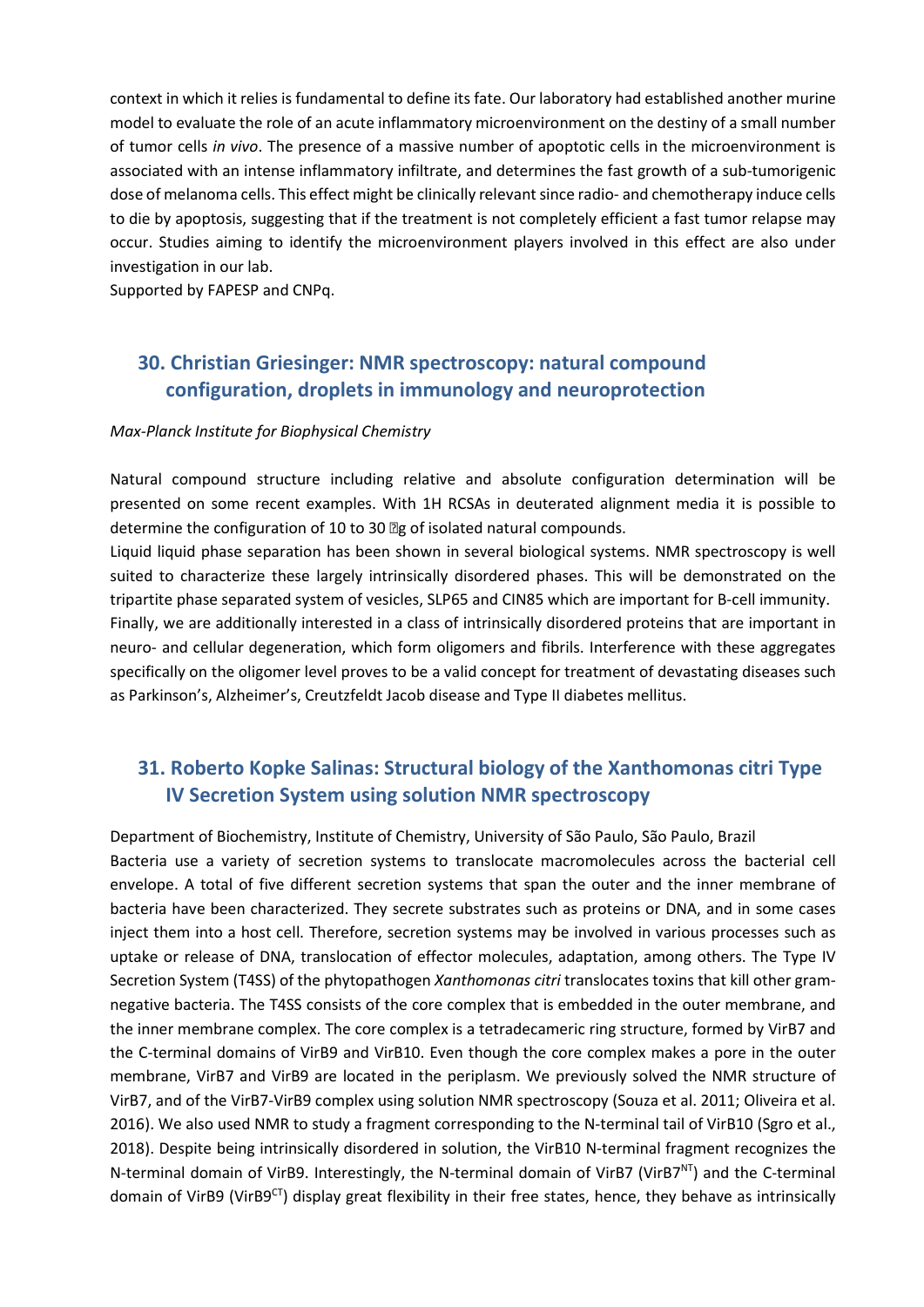disordered regions. Despite being very dynamic, VirB7 $N<sup>T</sup>$  and VirB9 $<sup>CT</sup>$  interact with each other forming a</sup> tight and rigid complex that is essential to the assembly and functioning of the Xanthomonas T4SS. We investigated interaction between VirB9 $^{CT}$  and VirB7 $^{NT}$  using chemical exchange saturation transfer techniques (CEST). These experiments revealed new <sup>15</sup>N and <sup>13</sup>CO chemical shift information about VirB9<sup>CT</sup> in the unbound conformation, which could not be obtained in other way due to the intrinsic dynamics of the VirB9<sup>CT</sup> domain. We designed more stable VirB9<sup>CT</sup> mutants. Even though the stabilized VirB9<sup>CT</sup> variants loose their ability to interact with VirB7<sup>NT</sup>, they improved out understanding of the recognition mechanism between VirB7 and VirB9. Overall, these studies offered us a deeper view on the Xanthomonas citri T4SS.

## 32. Raghuvir Krishnaswamy Arni: Corynebacterium pseudotuberculosis: Oligomerization of the Arginine repressor and promiscuity in co-repressor binding.

Biosciences, Languages, and Exact Sciences Institute of the São Paulo State University

STRUCTURAL BIOLOGY § NMR spectroscopy: natural compoun configuration, droplets in immunology and neuroprotection – Christian Griesinger, Max Planck Institute for Biophysical Chemistry § Structural biology of the Xanthomonas citri typw IV secretion system using solution NMR spectroscopy Roberto Kopke Salinas, Institute of Chemistry of the University of São Paulo (IQ/USP) § Corynebacterium pseudotuberculosis:

oligomerization og the arginine repressor promiscuity in co-repressor bindinge

## 33. Paul Schulze-Lefert: Plant microbiota assembly and functions in plant growth

#### Department of Plant-Microbe Interactions. Max Planck Institute for Plant Breeding Research, Cologne, Germany

We have previously shown that healthy roots of Arabidopsis thaliana, grown in natural soils, are colonized by a bacterial consortium with well-defined taxonomic structure. Members of this root microbiota belong mainly to the phyla Actinobacteria, Bacteroidetes, Firmicutes, and dominant Proteobacteria. A comparison of the bacterial root microbiota of A. thaliana with A. thaliana relatives, grown under controlled environmental conditions or collected from natural habitats, demonstrated a largely conserved microbiota structure with quantitative, rather than qualitative, species-specific footprints. We have isolated more than 8,000 A. thaliana root- and leaf-associated microbiota members as pure bacterial cultures, representing the majority of A. thaliana microbiota taxa that are detectable by cultureindependent community profiling methods, and generated whole-genome sequence drafts for a core collection of 400 isolates. I will discuss how we utilize these biological and genome resources to explore the evolution and functions of one taxonomic core lineage of the root microbiota. Rhizobia are a paraphyletic group of soil-borne bacteria defined by their ability to induce nodule organogenesis in legume roots and fix atmospheric nitrogen for plant growth. In non-leguminous plants, species within the Rhizobiales order define a core lineage of the plant microbiota, suggesting alternative forms of interactions with plant hosts. We compared more than 1,300 whole-genome sequences of Rhizobiales isolates, including microbiota members from non-legumes, and show that the set of genes required for nodulation and nitrogen fixation in legume symbiosis was acquired multiple independent times within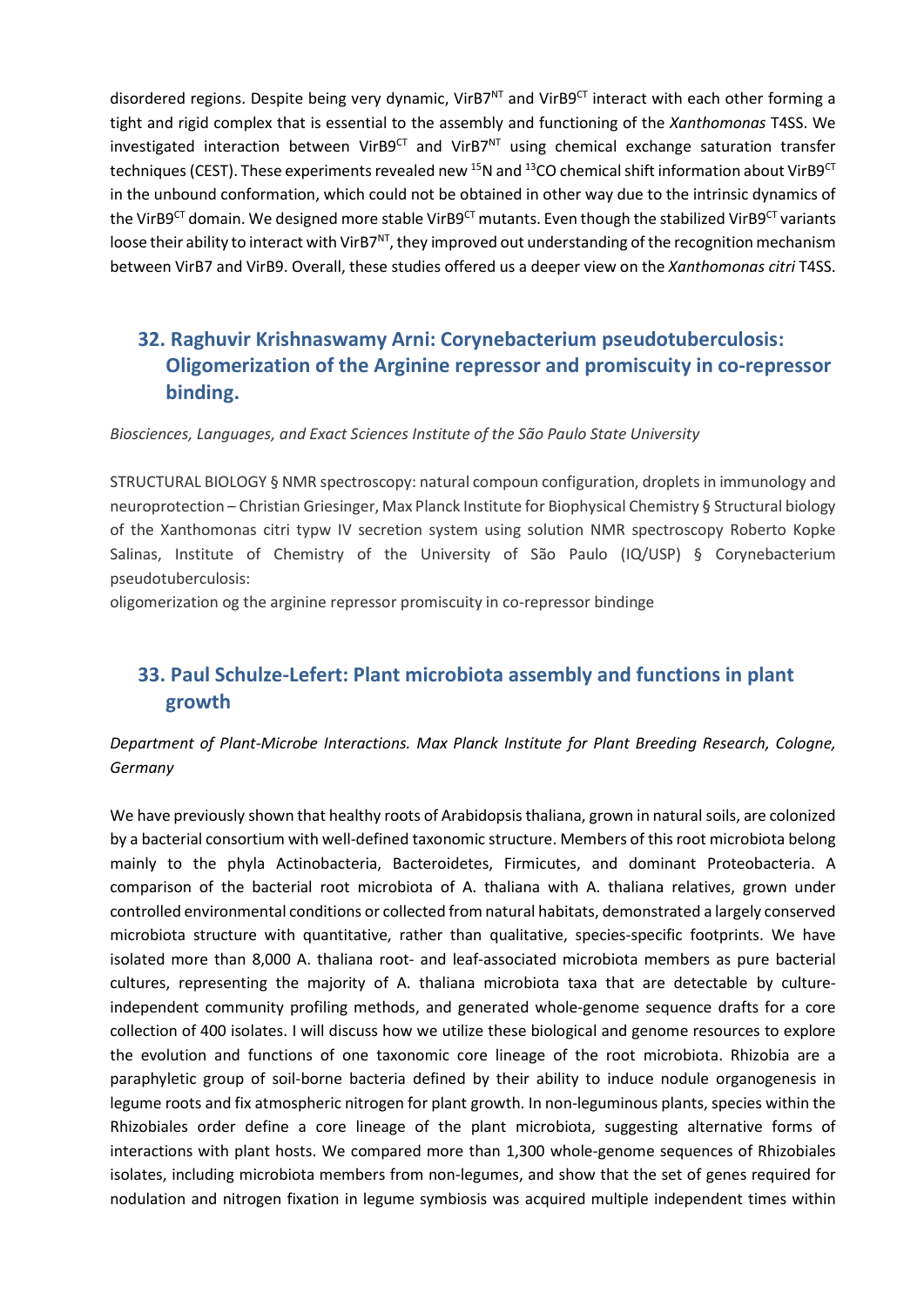each Rhizobiales sublineage. The majority of root-associated rhizobia colonize and promote root growth in the crucifer Arabidopsis without nitrogen fixation, indicating these are rhizobial traits of an ancestral root association. Thus, the capacity for nodulation and nitrogen fixation in legumes was likely acquired from a predisposed root association in multiple subsequent events, constituting an example of convergent evolution.

## 34. Fabio Marcio Squina: From renewables to value-added products using discovery-based omics of natural lignocellulolytic systems

#### Universidade de Sorocaba

Plant feedstocks are at the leading front of the biomass-to-bioproducts industries. These activities have the potential to promote economic, social and environmental development worldwide, through sustainable scenarios related to energy production and petroleum-based materials replacement. Enzymes are the key to unlock stored energy in plant biomass, providing adequate means to convert recalcitrant and insoluble feedstocks into simple compounds and further into high products. Our group has combined genomics, transcriptomics, proteomics and high-throughput screening approaches from diverse sources, such as fungi, termites, hyperthermophilic bacteria, microbial communities, and soil metagenome, to reveal novel biocatalysts and pathways involved in degradation or modification of lignocellulosic components. We have conducted studies to correlate the mechanism of action of enzymes with the structure, to understand the molecular features of biomass and enzyme interactions better. Furthermore, we have assigned enzymes to specific biotechnological applications and produced highvalue chemicals from lignocellulose, such as natural probiotics, phenolic compounds, and antioxidant molecules.

## 35. Lothar Willmitzer: System-wide monitoring of protein-metabolite interactions

#### Max Planck Institute for Molecular Plant Physiology, Potsdam, Germany

Small molecules represent cellular building blocks and metabolic intermediates, but also regulatory ligands and signaling molecules that interact with proteins. Although these interactions affect cellular metabolism, growth, and development, they have been largely understudied to date. Starting from the assumption that small molecules in most cases will exert their function by binding to proteins, we developed a general and system-wide approach to identify small molecules candidates exerting a regulatory function. Central to this is the fact that small molecules bound to e.g. proteins will behave very different from free small molecules when applying any size based separation technique. To this end a cellfree supernatant (native lysate) is subjected to size-exclusion chromatography followed by quantitative metabolomic and proteomic analysis. Applying this approach to a cell-free extract from Arabidopsis thaliana cell cultures, (i) enabled us to compile a list of candidate protein partners for nearly 140 Arabidopsis metabolites (ii) allowed us to retrieve known protein–metabolite interactions (PMIs), validating our strategy and (iii) led us to the identification of previously unknown small molecules and their potential role. Thus this approach allows the unbiased system-wide monitoring of proteinmetabolite interactions in an unprecedented manner.